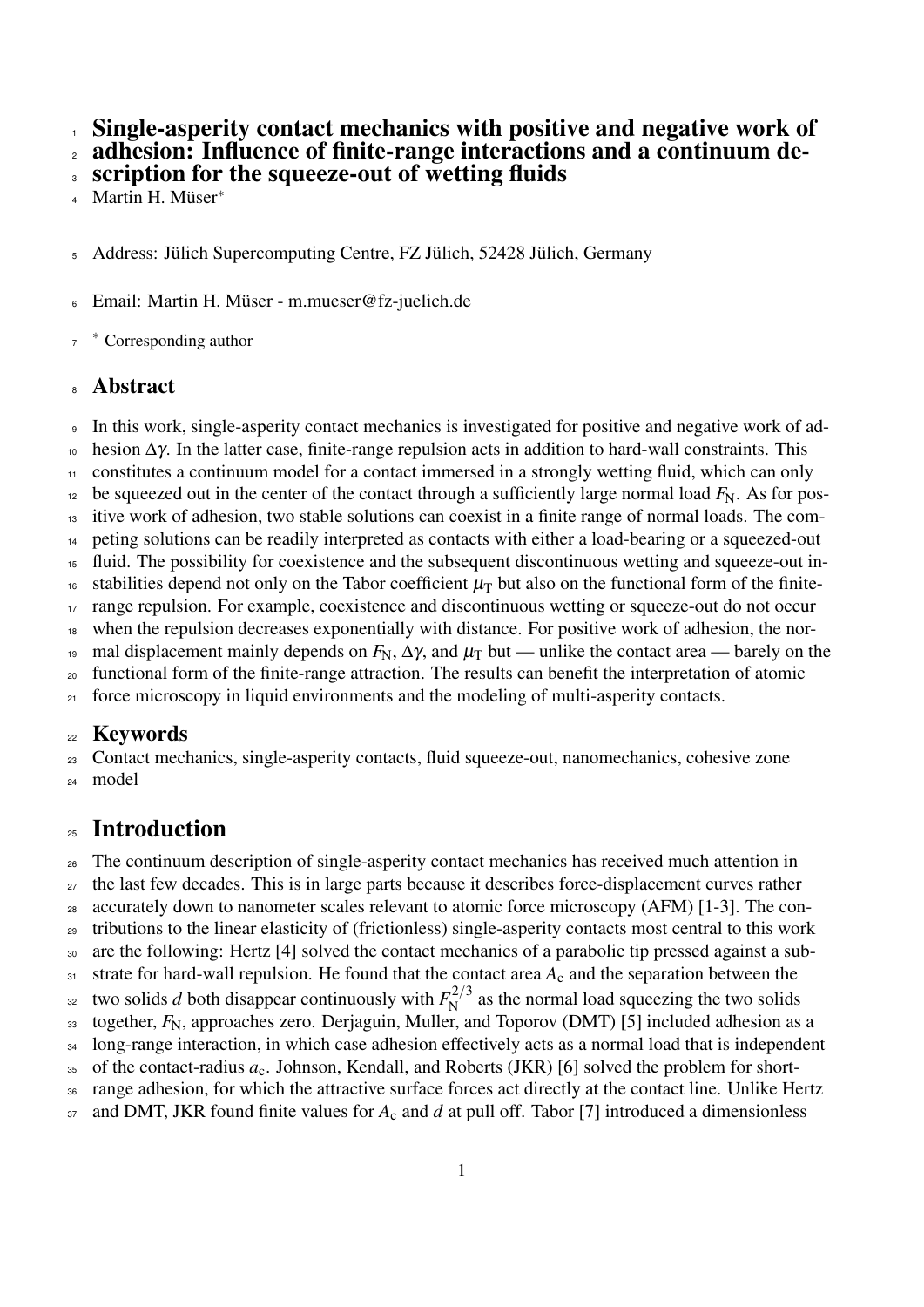38 parameter,  $\mu_{\rm T}$ , now known as Tabor coefficient, allowing one to estimate if a contact is closer to 39 DMT or to JKR theory. He actually recognized that DMT and JKR describe the opposite limits of long- and short-range forces, respectively. This had not been known before but was soon con- firmed in numerical simulations by Muller, Yushenko, and Derjaguin [8]. Lastly, Maugis [9] used a cohesive-zone model introduced by Dugdale (MD) and found analytical solutions for intermediate-43 range adhesion at arbitrary values of  $\mu$ <sub>T</sub>. 44 Although single-asperity, linearly-elastic, adhesive contacts mechanics is a rather mature field [10], two key issues remain worth addressing: First, only few studies have considered the case of neg-46 ative work of adhesion [11,12],  $\Delta \gamma < 0$ , specifically finite-range repulsion between two surfaces <sup>47</sup> acting in addition to hard-wall repulsion. In particular, the concept of the Tabor coefficient has not 48 yet been applied to negative  $\Delta \gamma$ . Therefore, I investigate if there are different regimes for  $\Delta \gamma < 0$  as 49 is the case for contacts with  $\Delta \gamma > 0$ , which are classified as JKR for large  $\mu_T$  and as DMT for small  $\epsilon_0$   $\mu$ <sub>T</sub>. This includes a study of what parameters determine the behavior near squeeze-out as well as a comparison to the behavior near pull-off for  $\Delta \gamma > 0$ . For the latter, it is straightforward to deduce from established results how the  $a_c(F_N)$  relation depends on the Tabor coefficient in the DMT and the JKR limit. Specifically,  $a_c - a_p \propto (F_N + F_p)^K$  for  $F_N \gtrsim -F_p$ , where  $F_p$  and  $a_p$  are pull-off force <sup>54</sup> and pull-off radius, respectively. They both depend on  $\mu$ <sub>T</sub> just like the exponent  $\kappa$ , e.g.,  $a_p > 0$ <sup>55</sup> and  $\kappa = 1/2$  in the JKR limit, while  $a_p = 0$  and  $\kappa = 1/3$  for DMT. In the present comparison of squeeze-out (finite-range repulsion) versus pull-off (finite-range attraction), I also study whether the exponent  $\kappa$  changes continuously between JKR and DMT or discontinuously — as assumed implicitly in the Carpick-Ogletree-Salmeron (COS) model [1]. The second motivation for this paper is that it has not yet been investigated sufficiently *how* the (precise) functional form for adhesive interactions affects contact mechanics – assuming that all continuum parameters, from normal load to Tabor coefficient, are identical. It is only established that there is little sensitivity in the limits of large and zero Tabor coefficients. Yet, when studying contact-mechanics between macroscopic, adhesive, rough surfaces in the context of continuum-<sup>64</sup> mechanics, one would want to know how to best reach the JKR limit, which appears to be the rel-<sup>65</sup> evant limit for that application. For example, it is used implicitly in Persson theory for nominally flat, adhesive surfaces [13]. In fact, the current work was initiated by the desire to add adhesion into a Green's function molecular dynamics (GFMD) code used to model the contact between rough surfaces. To model adhesion, one needs to identify a functional form for the finite-range surface forces allowing one to reach the JKR limit in an efficient and well-controlled fashion. It  $\sigma$  quickly became clear that doing a clean job is not entirely trivial and that modeling single-asperity contacts ought to be better understood first and moreover is interesting in its own right. The remainder of this paper is organized as follows: I first introduce the model, sketch the numeri- cal methods and discuss difficulties arising in simulations in the limit of large and small Tabor co- efficients. Next, I present a brief dimensional analysis motivating the commonly used unit system and the Tabor coefficient. The result section opens with adhesive contacts. There, I reproduce some established results and investigate how sensitive results are on the details of the interaction model. That section also contains a comparison to and an asymptotic analysis of the MD model motivating some minor modifications of the empirical COS equations [1]. Next, results on positive adhesion

 $\tau$ <sup>9</sup> are presented before the major results are summarized and conclusions are drawn.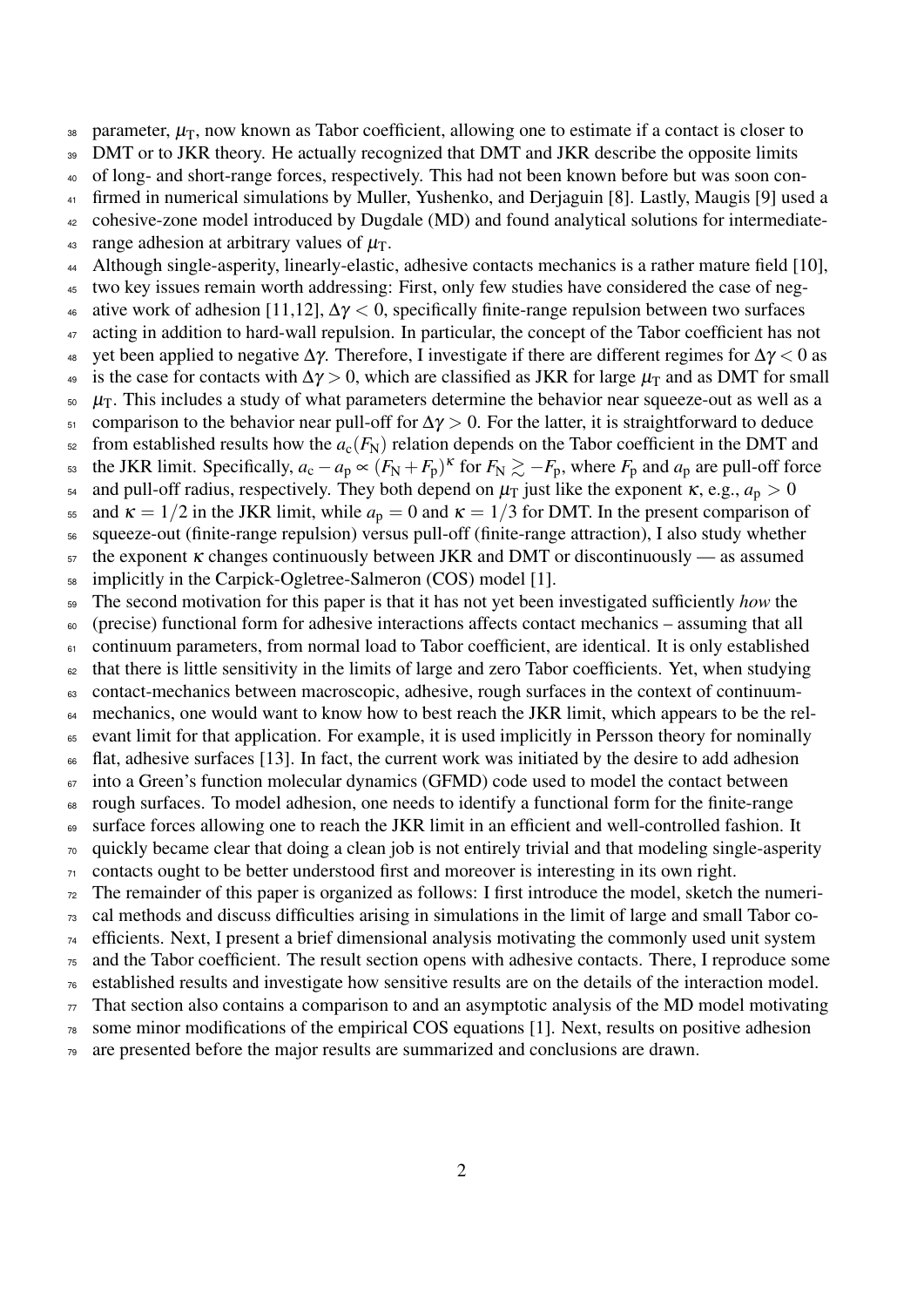## <sup>80</sup> Theory

## 81 Definition of the model

<sup>82</sup> In this section, the single-asperity contact problem is introduced. As shown in Fig. 1, we consider a 83 stiff, ideally-flat wall positioned in the *xy* plane at  $z = 0$  and a linearly-elastic tip of parabolic shape. 84 Its undeformed surface is given by

$$
z(r) = r^2/2R,\tag{1}
$$

<sup>86</sup> where *R* is the radius of curvature and  $r = \sqrt{x^2 + y^2}$  the in-plane distance of the center of the tip  $\epsilon$ <sup>87</sup> from the origin of the coordinate system. The elastic displacement of the tip,  $u(x, y)$  is formally a <sup>88</sup> function of both in-plane coordinates, although the equilibrium solutions only depend on *r*. The  $\mathfrak{g}_{\mathfrak{g}}$  gap  $g(x, y)$  indicates the distance between the deformed tip and the substrate, i.e.,

$$
g(x,y) = z\{r(x,y)\} - u(x,y). \tag{2}
$$

<sup>91</sup> It is furthermore assumed that the tip cannot penetrate the substrate. This can be stated as a non-

<sup>92</sup> holonomic boundary condition

$$
g(x, y) \ge 0. \tag{3}
$$

<sup>94</sup> Alternatively, one can formally introduce a short-range, hard-wall repulsion [14]

$$
V_{\rm sr} = \lim_{z_{\rm r} \to 0} \int d^2 r(f_{\rm r} z_{\rm r}) \exp\{-g(x, y)/z_{\rm r}\},\tag{4}
$$

 $\epsilon_{\text{96}}$  where  $f_{\text{r}}$  is an arbitrary positive constant of unit force per area. Note that the integrand on the r.h.s.

97 of Eq. (4) is zero for finite gaps while it diverges for negative gaps. Depending on the problem, it

<sup>98</sup> can be more convenient to use either the non-holonomic boundary condition or the energy-based 99 description of the short-range repulsion.

<sup>100</sup> This work also considers finite-range adhesive or finite-range repulsive interactions  $V_{fr}$ , which only 101 depend on the local gap. The default expression for it is:

$$
V_{\rm fr} = -\Delta \gamma \int d^2 r \exp\{-g(x, y)/z_0\},\tag{5}
$$

 where  $Δγ$  is the work of adhesion per surface area that is obtained when a flat tip touches the sub- strate in a continuum description. The choice of the functional dependence of  $V_{\text{fr}}$  is not motivated by the true functional form for the interactions between any two real solids, but for the moment be- ing, it is a matter of convenience. Alternative interaction models for the integrand are introduced in a seperate section.

 $_{108}$  An important property of all models for  $V_{\text{fr}}$  is that the interaction is characterized by a prefactor

109 representing the work of adhesion and a single length scale  $z_0$ . The choice of the latter allows one

110 to localize adhesive stress near the contact line through  $z_0 \to 0$  or to extend the adhesive interac-

111 tions to radii much exceeding the contact radius  $a_c$  for  $z_0 \rightarrow \infty$ . Of course,  $z_0$  can take any value in

<sup>112</sup> between zero and infinity so that intermediate-range interactions can be modeled as well. Note that

<sup>113</sup> *V*<sub>fr</sub> and *V*<sub>sr</sub> are qualitatively different: The prefactor of the short-range potential is formally zero,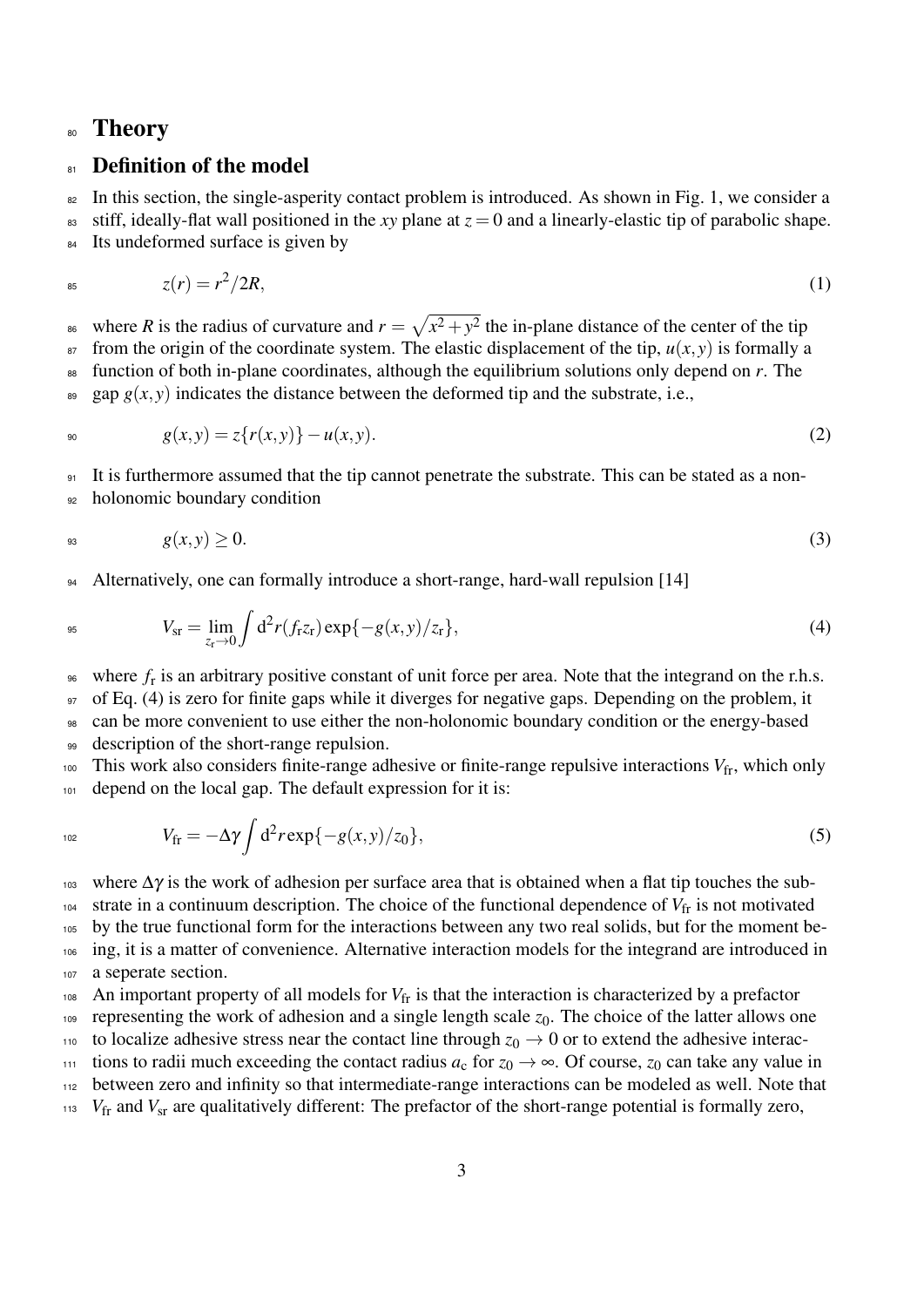

Figure 1: Geometry of the deformed tip (upper grey solid), the substrate (lower solid), and the reference tip (solid line). The dotted line represents a hypothetical tip that is allowed to penetrate the substrate the distance *d* into the substrate without deforming. The following vectors are introduced in the sketch: Normal load  $F_N$  acting on the center of mass of the tip, the elastic displacement field *u*, and the displacement *d* of the tip's center of mass. In addition, two scalar quantities, namely the contact radius  $a_c$  and the gap (field)  $g$  are shown.

 $114$  because  $f_r$  is finite and  $z_r$  very small. In other words,  $z_r$  represents the size of an "infinitesimally-

<sup>115</sup> small" atom whose size is irrelevant on a continuum scale. In contrast, the prefactor of the finite-

 $_{116}$  range potential is considered finite as well as the range of interaction  $z_0$ . It represents a "collective"

<sup>117</sup> length scale, such as the decay length of density oscillations in the fluid [15] or the radius of gyra-

<sup>118</sup> tion of a polymer.

119 The displacement  $u(x, y)$  and other fields (gap and stress) will be expressed not only in real space,

<sup>120</sup> but also in Fourier space. This is done most conveniently by using in-plane periodic boundary con-

121 ditions. The respective boundaries lie at *x* or  $y = \pm L/2$ , which should be chosen such that *L* (the

<sup>122</sup> linear dimension of the simulation cell) is much greater than the linear dimension of the contact

<sup>123</sup> zone. The latter includes the contact and the area of non-negligible adhesive (or finite-range repul-

<sup>124</sup> sive forces) stresses. The following convention for the Fourier transform shall be employed

$$
\tilde{u}(\mathbf{q}) = \frac{1}{A} \int d^2 r u(\mathbf{r}) \exp(i\mathbf{q} \cdot \mathbf{r}) \tag{6}
$$

$$
126 \\
$$

 $u(\mathbf{r}) = \sum_{\mathbf{q}}$ 126  $u(\mathbf{r}) = \sum \tilde{u}(\mathbf{q}) \exp(-i\mathbf{q} \cdot \mathbf{r}),$  (7)

where the wave vector components satisfy  $q_{\alpha} = 2\pi n/L$ ,  $A = L^2$  is the integration domain, and *n* and <sup>128</sup> integer number. With these definitions, one can express the elastic energy of the deformed tip (in <sup>129</sup> the small-slope approximation) as

$$
V_{\text{ela}} = \frac{AE}{4} \sum_{\mathbf{q}} q |\tilde{u}(\mathbf{q})|^2, \tag{8}
$$

where *E* is the effective modulus,  $E = E_Y/(1 - v^2)$ ,  $E_Y$  being the Young's modulus and v the Pois- $132$  son ratio. The convention of using the symbol  $E^*$  for the effective modulus is abandoned for clar-<sup>133</sup> ity, because primes will be used later to indicate scaled coordinates and scaled parameters.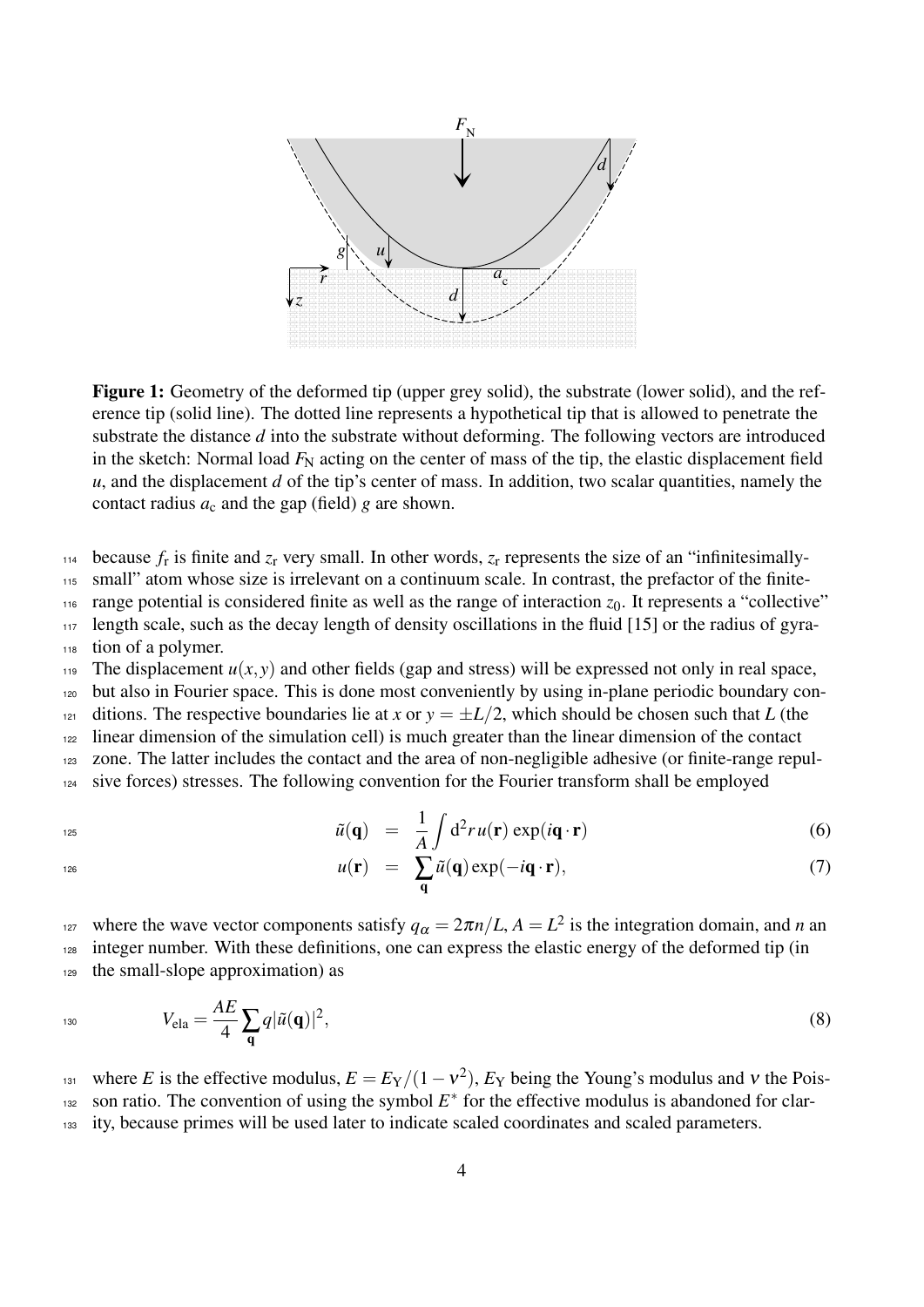<sup>134</sup> Since  $\tilde{u}(0)$  can be interpreted as the center of mass mode, the effect of a load (or normal force) ex-<sup>135</sup> erted on the tip leads to an energy

$$
V_{\text{ext}} = -F_{\text{N}}\tilde{u}(0). \tag{9}
$$

137 When solving the contact problem, one seeks to minimize the total energy

$$
V_{\text{tot}}[u(\mathbf{r})] = V_{\text{sr}} + V_{\text{fr}} + V_{\text{ela}} + V_{\text{ext}} \tag{10}
$$

139 with respect to  $u(x, y)$ , i.e., the solution  $u_0(\mathbf{r})$  must satisfy

 $\overline{ }$ 

$$
\left. \frac{\delta V_{\text{tot}}[u(\mathbf{r})]}{\delta u(\mathbf{r})} \right|_{|u(\mathbf{r}) = u_0(\mathbf{r})} = 0 \tag{11}
$$

141 for each **r**. Here,  $\delta$  indicates a functional derivative. In a discrete representation of the problem, **r** <sup>142</sup> is an index so that the functional derivative in Eq. (11) has to be replaced by a partial derivative.

#### <sup>143</sup> Alternative interaction models

**Carl College** 

 Throughout this paper, different functional forms for the finite-range interactions between surfaces are considered in addition to the "default" or "exponential" model introduced in Eq. (5). Functions similar to the ones used in this work have already been employed for the simulation of mode I fracture or delamination. Depending on the authors, the functions are called the cohesive zone model [16], the crack evolution function [17], or the traction-separation relation [18]. However, it is not clear how the results obtained for mode I fracture geometries relate to Hertzian contacts. This is the main reason why the results obtained within the cohesive zone model cannot be com- pared in a straightforward fashion to those of the current study. The additional models in the current work replace the integrand on the r.h. of Eq. (5) with the fol-

<sup>153</sup> lowing expressions:

$$
v_{\rm fr}\left(\frac{g}{z_0}\right) = -\Delta \gamma \times \begin{cases} \exp(-g^2/2z_0^2) & \text{Gauss model} \\ 1/\left[1 + (g/z_0)^2\right] & \text{van der Waals model} \\ (1 - g/z_0) \Theta(z_0 - g) & \text{Maugis-Dugdale model,} \end{cases}
$$
(12)

155 where  $\Theta(\cdots)$  denotes the Heavyside step functions, which is 1 for positive arguments and zero <sup>156</sup> otherwise. The interaction potentials and their first derivatives are shown in Fig. 2.

157 All expressions take the same value,  $-\Delta\gamma$ , for the adhesive energy when the two surfaces touch,

158 i.e., in each case the work of adhesion is  $\Delta \gamma$ . In this sense, all four models produce the same con-

- <sup>159</sup> tinuum limit. However, in two models, namely the Gauss and the van der Waals (VDW) integrands,
- the derivative  $v_{\text{fr}}(g/z_0)$  goes to zero when the two surfaces touch, while it remains finite in the ex-
- <sup>161</sup> ponential model and the MD model.
- <sup>162</sup> As stated before, none of the models are supposed to be highly realistic representations of sur-

<sup>163</sup> face forces, although each model may have its justification. In particular the exponential model

<sup>164</sup> follows from the argument that long-range density correlations in fluids are governed by a single

- <sup>165</sup> length [15]. In a high-density fluid, the correlation length becomes complex [15], which then leads
- <sup>166</sup> to layering transitions as discussed recently [19]. The VDW model might approximate the long-
- <sup>167</sup> range van der Waals interactions in a way that ∆γ reflects the Hamaker constant. Depending on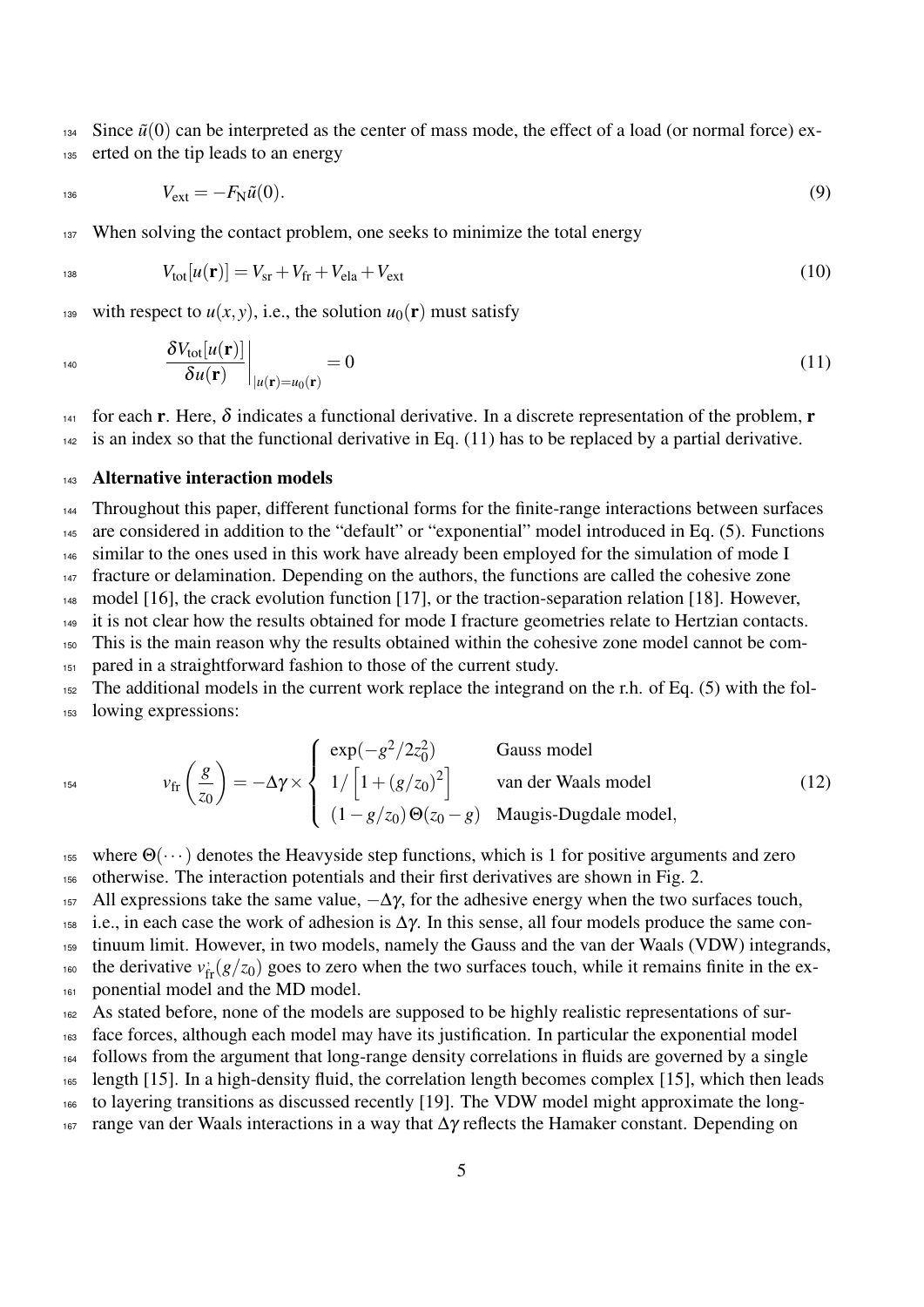

Figure 2: (a) Finite-range surface energies and (b) forces per unit area for the models investigated in this study.

<sup>168</sup> the confined system in question, other effective interactions might be possible. However, all mod-

<sup>169</sup> els represent the feature that surfaces repel upon close approach (i.e., when atoms from opposing

<sup>170</sup> surfaces bump into each other, which is implemented through the hard-wall repulsion) and that at-

 $171$  traction – or additional repulsion – may occur at finite distance. Continuous short-range repulsive

<sup>172</sup> forces are not used here. Doing so would complicate the definition of contact and thus contact ra-

<sup>173</sup> dius, which has remained controversial for systems without hard-wall or hard-disk interactions [20-

<sup>174</sup> 23]. Lastly, the equations to be solved would become very stiff and thus the simulation inefficient

<sup>175</sup> if the hard-wall constraint was replaced by potentials with large curvature.

 $176$  In the context of the squeeze-out of fluids, the MD and the exponential model might not be physi-

 $177$  cally meaningful for small ratios of  $g/z<sub>0</sub>$ : when one flat solid is placed on top of another flat solid <sup>178</sup> with an infinitesimally small external load (in the absence of a fluid), the two solids would repel,

<sup>179</sup> although they "cannot know", away from a contact line, that a fluid wants to penetrate. Nonethe-

<sup>180</sup> less, the exponential model has been used in early study of squeeze-out of fluids [12]. Forces be-

<sup>181</sup> tween two (flat) surfaces in the Gauss and the VDW model are zero either for intimate mecanical

<sup>182</sup> contact or at infinite separation.

### 183 **Dimensional Analysis**

<sup>184</sup> In this section, I present a simple dimensional analysis of the contact problem. The result of the

<sup>185</sup> analysis is a meaningful set of units, which, in similar form, has already been established by

<sup>186</sup> Maugis [9]. However, in the present analysis, units are not motivated from the solutions but rather

<sup>187</sup> straight from the beginning, i.e., by the expressions defining the model. This is why Maugis' and

<sup>188</sup> the present units differ by dimensionless prefactors, which, however, always turn out close to unity.

<sup>189</sup> In the subsequent derivation, it is not necessary to know the precise functional dependence of the

<sup>190</sup> finite-range forces.

- 191 Assume we know the solution  $u_0(\mathbf{r})$  minimizing  $V_{\text{tot}}$  for a given set of parameters defining our
- 192 model, i.e.,  $u(\mathbf{r})$  solves the contact problem for a specific set of values for *E*, *R*,  $F_N$ ,  $\Delta \gamma$ , and  $z_0$ . It

193 is then possible to "recycle" the shape of the function  $u_0(\mathbf{r})$  to solve a different problem defined by

different parameters  $E'$ ,  $R'$ ,  $F'$  $\chi'_{\rm N}$ ,  $\Delta \gamma'$ , and  $z'_{0}$ <sup>194</sup> different parameters E', R', F<sub>N</sub>',  $\Delta \gamma'$ , and  $z'_0$ . Specifically, if each individual summand of  $V'_{tot}[u'(\mathbf{r}')]$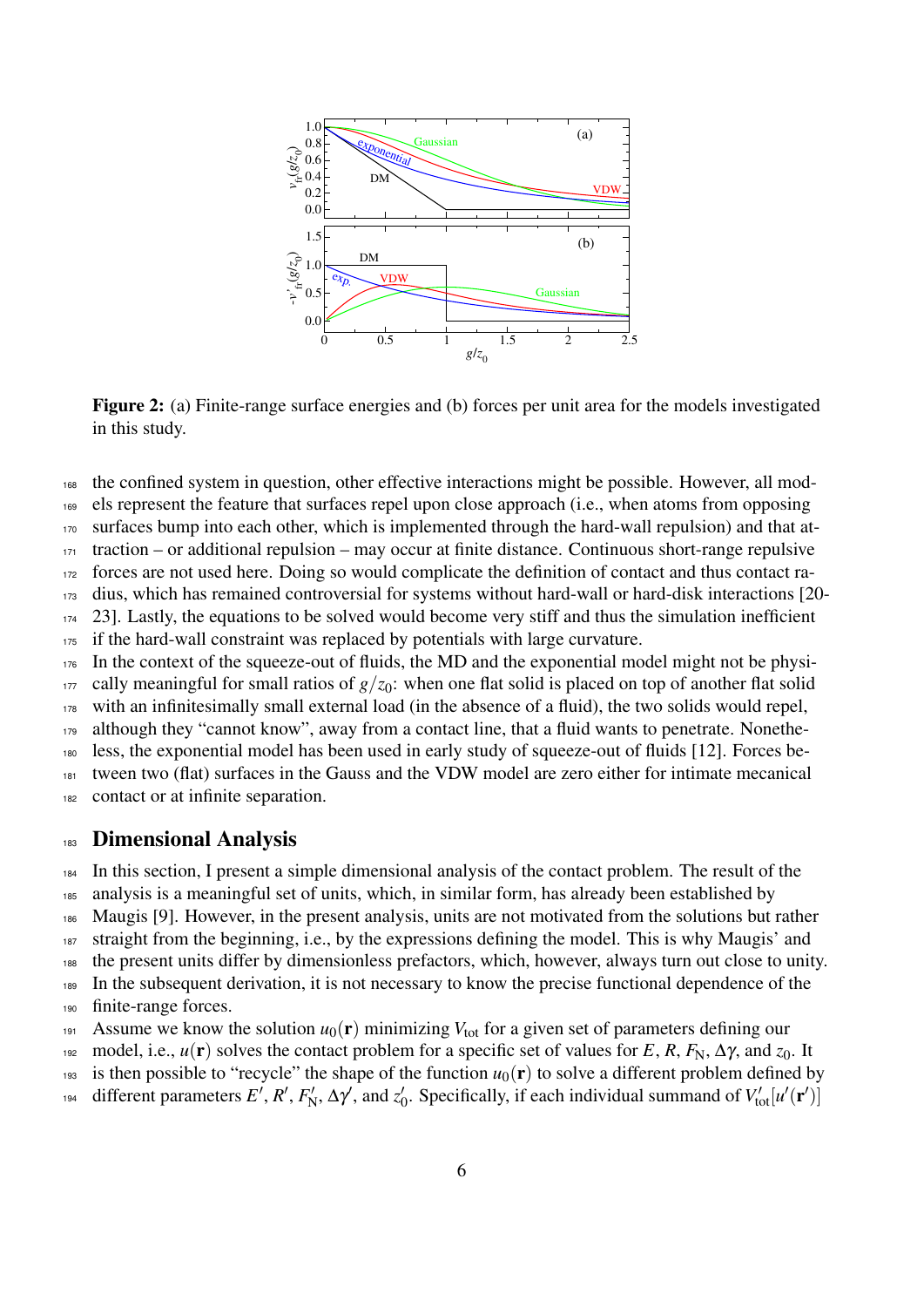is identical to the equivalent term in  $V_{tot}[u(\mathbf{r})]$  (up to a multiplicative constant, which can be set to one), then  $u_0$ <sup>196</sup> one), then  $u'_0(\mathbf{r})$  minimizes  $V'_{\text{tot}}[u'(\mathbf{r})]$  given that  $u_0(\mathbf{r})$  minimizes  $V_{\text{tot}}[u(\mathbf{r})]$ .

- The transformation,  $u_0$ The transformation,  $u'_0(\mathbf{r}') \equiv tu(\mathbf{r}') = tu_0(s\mathbf{r})$ , in which in-plane coordinates are scaled as  $\mathbf{r}' \equiv s\mathbf{r}$
- <sup>198</sup> and normal coordinates are scaled as  $z' = tz$  leaves the shape of the solution unchanged. Of course,
- <sup>199</sup> *z*(**r**) and thus  $g(\mathbf{r})$  must be transformed the same way as  $u(\mathbf{r})$ . Therefore, the radius of curvature of  $\sum_{z=1}^{\infty} \frac{1}{z} e^{iz}$  (here  $\sum_{z=1}^{\infty} \frac{1}{z}$  is  $R' = s^2 R/t$ .
- $\mathbb{E}_{201}$  Let us investigate how one has to alter each individual term contributing to  $V'_{\text{tot}}[u']$  so that it
- $_{202}$  matches its equivalent in  $V_{\text{tot}}[u]$ . (i) The hard-wall repulsive energy  $V_{\text{fr}}$  is unproblematic. It disap-
- pears for the old and the new solution, because of the limit  $z_r \to 0$ , i.e.,  $V'_{\text{fr}}[\mu'] = 0$ . (ii) To recy-
- cle the  $V_{\text{fr}}$  calculation, we need to set  $z'_0 = tz_0$ . Keeping in mind that  $A' = s^2 A$ , where  $A = L^2$  is <sup>205</sup> the original integration domain, it follows that  $V'[u'] = s^2(\Delta \gamma'/\Delta \gamma)V[u]$ . (iii) For the calculation  $_{206}$  of the elastic energy, it is useful to keep in mind that  $q' = q/s$  and that  $A' = s^2A$ . This means that  $V'_{\text{ela}}[u'] = st^2(E'/E)V_{\text{ela}}[u]$ . (The integer indices enumerating the wave vectors are identical for the
- $\sum_{\text{208}}$  original and the new domain.) (iv) Lastly, the load-related energy becomes  $V'_{\text{ext}} = t(F'_N/F_N)V_{\text{ext}}$ . In <sup>209</sup> summary, we can recycle our solution with the following substitutions
- $E' = E/st^2$  (13)

$$
R' = s^2 R/t
$$
 (14)

$$
\Delta \gamma' = \Delta \gamma / s^2 \tag{15}
$$

$$
z_0' = tz_0 \tag{16}
$$

 $F'_{\rm N} = F_{\rm N}/t.$  (17)

<sup>215</sup> Let us first consider the case of no external force,  $F_N = 0$ , so that we investigate the "intrinsic"  $216$  system properties. If we use *E* as the unit of pressure, which is done until further notice, all three <sup>217</sup> remaining parameters defining the system can be expressed to be of unit length, i.e, *R*, *z*0, and  $_{218}$   $\Delta \gamma/E$ . Wether a potential should be classified as short- or long-ranged can only depend on a non- $219$  dimensionalized interaction length. This means that  $z_0$  has to be expressed in the two remaining <sup>220</sup> units of length (*R* and  $\Delta\gamma/E$ ) such that the dimensionless ratio

$$
\frac{z_0}{R^{1-\alpha}(|\Delta \gamma|/E)^{\alpha}} \tag{18}
$$

<sup>222</sup> remains unchanged under a scaling transformation.

<sup>223</sup> Let us now chose the radius of curvature as the unit of length, or, alternatively, consider only those scaling transformations that leave *R* constant. This can be achieved by setting  $t = s^2$ , which maps 225 an infinite parabola  $(x \to z = x^2)$  onto itself  $(sx \to s^2z)$ . I note in passing that such a transforma-<sup>226</sup> tion might not be meaningful for a scaling analysis of the contact mechanics of randomly rough

<sup>227</sup> surfaces, which will be presented elsewhere.

228 Inserting the relevant equalities from Eqs. (13)–(17) reveals that choosing  $\alpha = 2/3$  leaves the ex-

- <sup>229</sup> pression in (18) constant. As a consequence, the range of influence of the adhesive term is best
- <sup>230</sup> quantified by the term

$$
\frac{1}{\mu_{\rm T}} = \frac{z_0}{R^{1/3}(|\Delta \gamma|/E)^{2/3}},\tag{19}
$$

<sup>232</sup> where  $\mu_{\rm T}$  is known as Tabor coefficient – up to a dimensionless, multiplicative constant. It re-<sup>233</sup> mains invariant under all scaling transformation in Eqs. (13)–(17) leaving the radius of curvature <sup>234</sup> unchanged.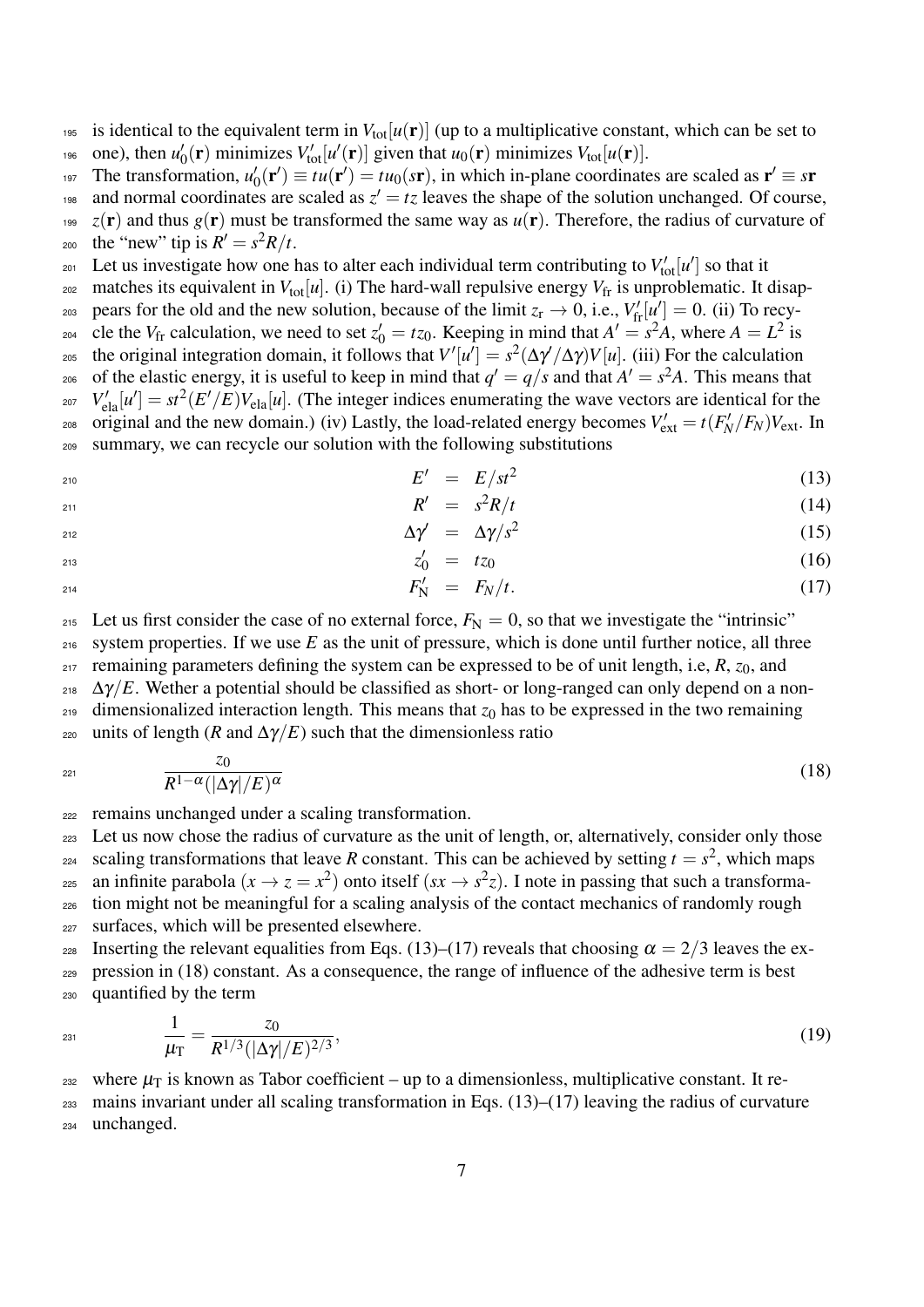$_{235}$  From Eq. (19) one can see that we need to send  $z_0 \to w^{2/3} z_0$  in order to keep the Tabor coefficient 236 constant when changing  $\Delta \gamma / E$  at constant *R* to  $w\Delta \gamma / E$ . This in turn implies a transformation of  $x \rightarrow w^{1/3}x$  for the in-plane coordinates, because *R* is supposed to remain unchanged. It follows that  $a_c(F_N = 0) \to w^{1/3}a_c(F_N = 0)$  and thus  $a_c \propto (|\Delta \gamma|/E)^{1/3}$ . The unit of  $a_c$  can be fixed by multiply- $_{239}$  ing the r.h.s. of this proportionality with  $R^{2/3}$ . Otherwise the proportionality coefficient can only  $240$  depend on  $\mu$ <sub>T</sub>, and of course, on the sign of  $Δγ$ . Therefore, we can write

$$
a_{c}(F_{N}=0)
$$
  
\n
$$
\frac{a_{c}(F_{N}=0)}{(R^{2}|\Delta\gamma|/E)^{1/3}}=a_{c,T}(\mu_{T},F_{N}=0),
$$
\n(20)

<sup>242</sup> such that the r.h.s. of the equation only depends on the Tabor coefficient and the functional form of <sup>243</sup> the surface interaction. Since we have not used the explicit functional form of our default surface <sup>244</sup> interaction (other than that it depends only on a single length scale), the conclusions drawn in this <sup>245</sup> section extends to any choice for  $V_{\text{fr}}$  considered in this work.

246 To include finite loads into the analysis, note that the ratio  $F_N/|\Delta \gamma|R$  does not change under the

 $_{247}$  transformation Eqs. (13)–(17). This allows us to express a properly undimensionalized contact ra-<sup>248</sup> dius as a dimensionless function of a properly dimensionless load

$$
a_{\rm c}(F_{\rm N}) = a_{\rm c,T}(\mu_{\rm T}, F_{\rm N}/|\Delta\gamma|R). \tag{21}
$$

<sup>250</sup> From this last equation, it also becomes clear that the pull-off (or the squeeze-out) force is propor-

<sup>251</sup> tional to  $|\Delta \gamma| R$ , i.e., by identifying the value of  $F_N/|\Delta \gamma| R$  at which the function  $a_c$ <sub>T</sub> takes its min-

<sup>252</sup> imum value. Therefore, it is most meaningful to normalize the force with ∆γ*R*, unless, of course,  $253 \Delta$ γ = 0.

<sup>254</sup> The approach is validated in Fig. 3. It shows the spatial dependence of the gap for two different

<sup>255</sup> parameterization. Small deviations, which are not visible to the naked eye, occur. They are due <sup>256</sup> to finite-size and discretization effects. For example, the ratio  $a_c/L$  is not exactly zero and takes

<sup>257</sup> different values for different values of *s* for a fixed number of points used to represent the elastic <sup>258</sup> surface.

<sup>259</sup> The normal displacement can be nondimensionalized in a similar fashion as the contact radius,

 $\epsilon_{260}$  except that it needs to be rescaled with the factor  $w^{2/3}$  rather than with  $w^{1/3}$ . This is why it must <sup>261</sup> obey

$$
\frac{d(F_{\rm N})}{R^{1/3}(|\Delta\gamma|/E)^{2/3}} = d_{\rm T}(\mu_{\rm T}, F_{\rm N}/|\Delta\gamma|R),\tag{22}
$$

<sup>263</sup> where all terms on the r.h.s. of the equation are again dimensionless, while those on the

<sup>264</sup> l.h.s. are allowed to have units. Thus, displacements and gaps are best represented in units <sup>265</sup> of  $R^{1/3}(|\Delta \gamma|/E)^{2/3}$ , while contact radii are more meaningfully expressed as multiples of <sup>266</sup>  $R^{2/3}(|\Delta\gamma|/E)^{1/3}$ . As a result, numbers turn out of order unity when data is represented in these <sup>267</sup> units, unless  $F_N$  approaches the pull-off threshold or distinctly exceeds  $ΔγR$ .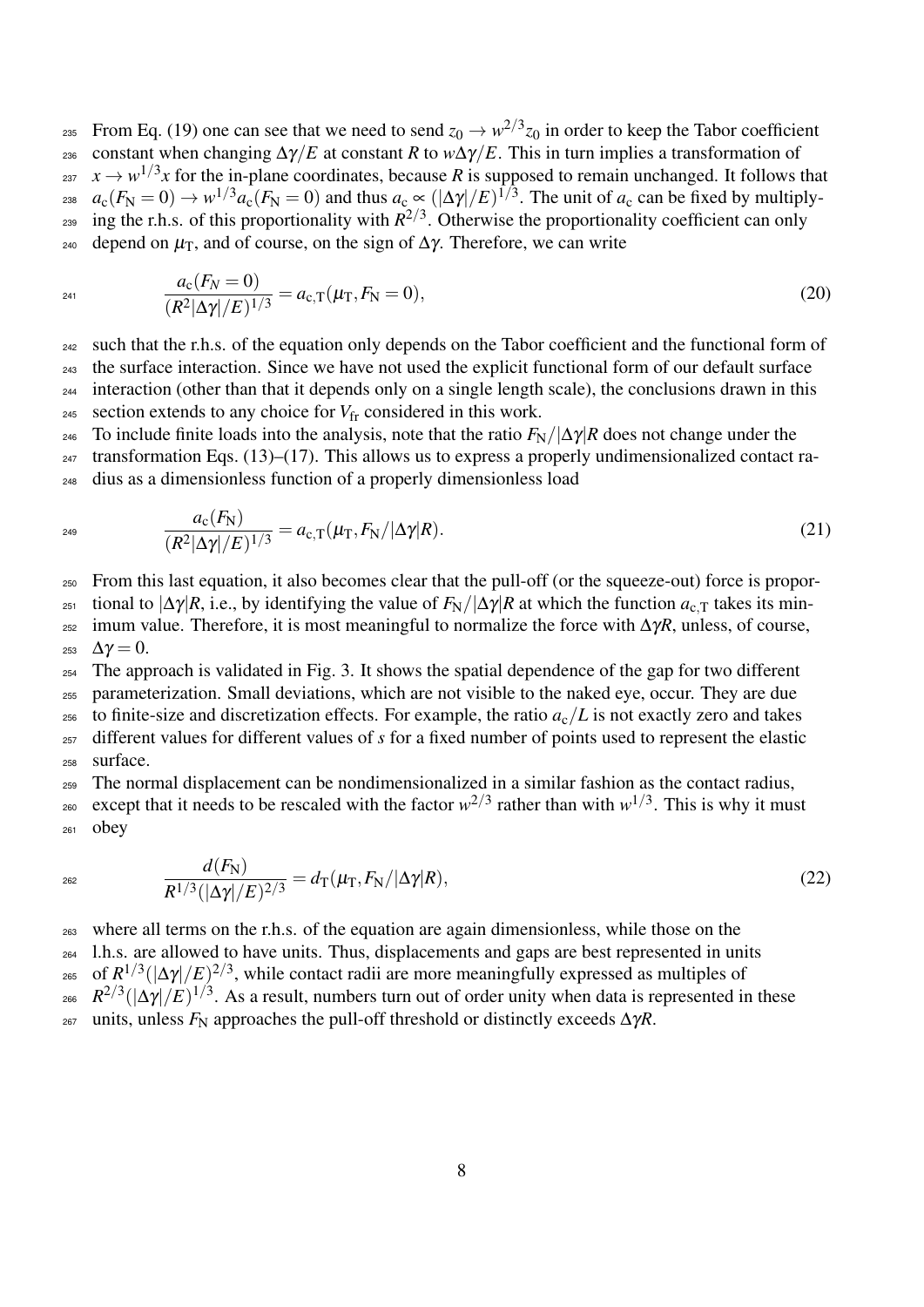

**Figure 3:** Scaled gap  $g(r)$  as a function of scaled distance from origin r for two different parameter realizations related through the scaling transformation Eqs. (13)–(17). Parameters used are  $E = L$  $\mu_T = 1$ ,  $F_N = 10^{-4}/w$  and  $\Delta \gamma = 0.64 \cdot 10^{-4}/w$ . The surface is discretized into 512 × 512 elements. Circles  $s = 1$  with  $w = 1 \Rightarrow z_0 = 0.0016$ , crosses  $w = 1/2 \Rightarrow z_0 = 2^{2/3} \cdot 0.0016$ . For the second data set, this implies a scaling factor of  $t = 2^{2/3}$  for variables linear in normal coordinates and thus  $s = 2^{1/3}$  for variables proportional to in-plane coordinates. The units on the normal side of the axes are in "absolute" units, i.e.,  $L = 1$ . The units on the opposite axes correspond to those that remain invariant under a scaling transformation. The dotted line is drawn to guide the eye.

<sup>268</sup> I conclude this section by summarizing the units used in this work and discuss some of the conse-<sup>269</sup> quences arising from it: Specifically, the following units are used for:

| 270        | in-plane coordinates:    | $[x] =$         | $R^{2/3}( \Delta\gamma /E)^{1/3}$   | (23) |
|------------|--------------------------|-----------------|-------------------------------------|------|
| 271        | out-of-plane coordinate: | $[z] =$         | $R^{1/3}( \Delta\gamma /E)^{2/3}$   | (24) |
| 272        | normal force:            | $[F_{\rm N}] =$ | $R \Delta\gamma $                   | (25) |
| 273<br>274 | normal pressure:         | $[p] =$         | $( \Delta \gamma /R)^{1/3} E^{2/3}$ | (26) |

 This list includes a "new" unit of normal stress or pressure,  $[p]$ , which must be chosen proportional <sup>276</sup> to  $[F_N]/[x]^2$  rather than to *E* so that the regular definition of pressure applies. As noted above, *E*  drops out of the definition of the unit for the normal force, implying that pull-off or squeeze-out forces cannot be functions of *E*. Instead they must equal *R*|∆γ| times dimensionless expressions that can only depend on  $\mu$ <sub>T</sub>, and, of course, on the functional form of the interaction potential.  $E_{280}$  In our units, the well-known  $a_c(F_N, E^*, R, \Delta \gamma)$  relations can be simplified to

$$
a_{\rm c}^3 = \frac{3}{4}(F_{\rm N} + 2\pi) \qquad \text{in DMT limit} \tag{27}
$$
\n
$$
a_{\rm c}^3 = \frac{3}{4}(F_{\rm N} + 3\pi + \sqrt{6\pi F_{\rm N} + 9\pi^2}) \qquad \text{in JKR limit.} \tag{28}
$$

283

4

<sup>284</sup> Hertzian contact mechanics is obtained in either limit for  $F_N \gg 1$ . Finally, note that Maugis' choice <sup>285</sup> for units slightly differs from ours in that he used π∆γ rather than ∆γ in Eqs. (23)–(26) and 3*E*/4 <sup>286</sup> instead of *E*. The conversion between Maugis' and our system is summarized in Eqs. (43)–(46).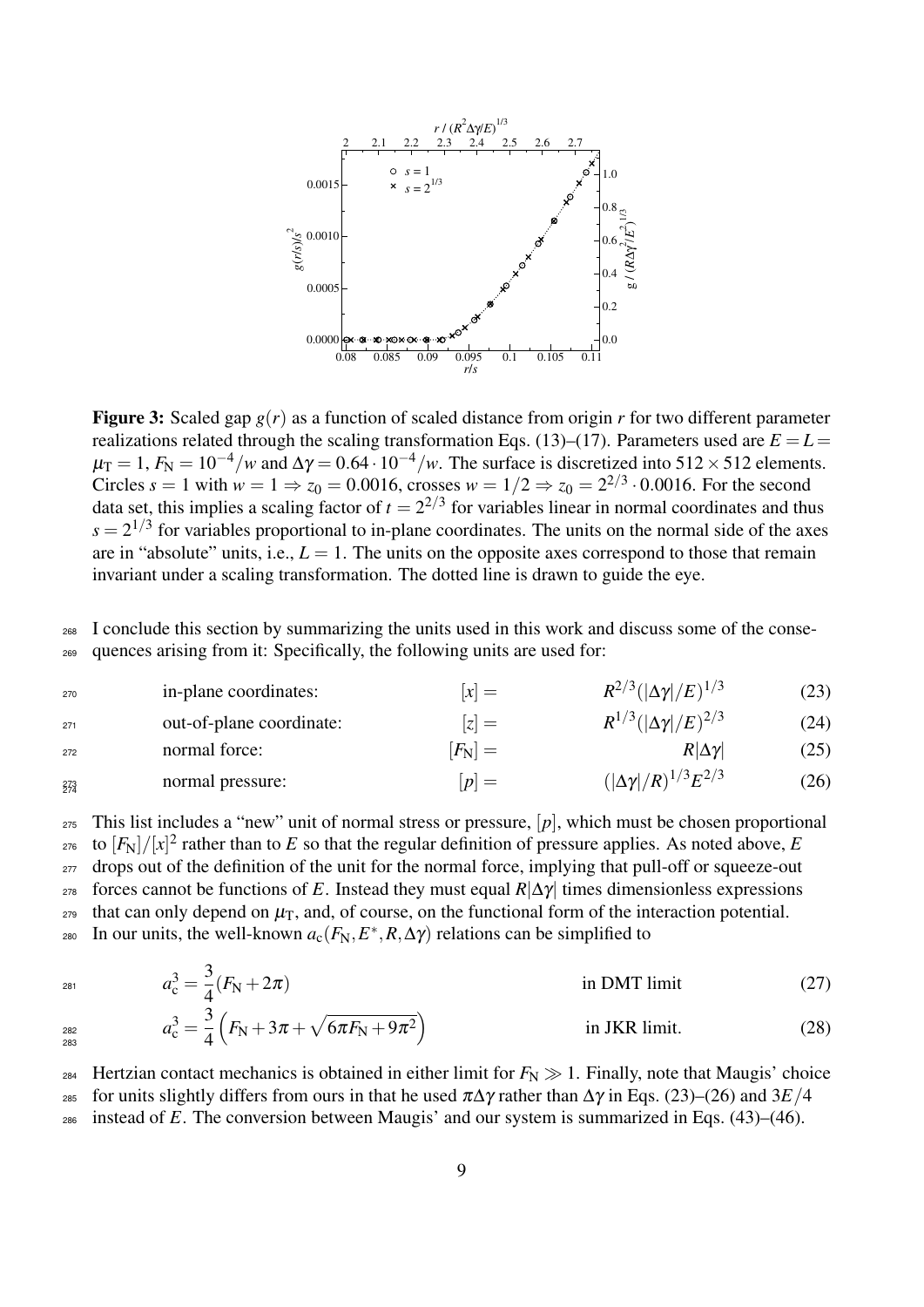#### Numerical Analysis

Different methods can be used in the numerical solution of Eq. (11). For the present study, Green's

function molecular dynamics (GFMD) [24] as described in Ref. [25] was employed. The only

modification is the implementation of of conservative surface forces acting in addition to the

- <sup>291</sup> boundary condition  $g(\mathbf{r}) \geq 0$ . Moreover, the results in this work were produced with a serial code
- <sup>292</sup> with typical run times of a few minutes. I refer to the literature for more details on GFMD [24,25].
- Irrespective of the employed code or method, particular precautions, which are worth discussing,
- need to be taken into account when including adhesion or finite-range repulsion.
- When simulating Hertzian contact mechanics, one needs to ensure that the discretization of the lat-
- tice ∆*a* satisfies ∆*a a*c. Of course, methods based on spatially varying grids only need to obey
- that relation near the contact line. In addition, one wants  $a_c$  to be much less than the size of the simulation cell, at least in Fourier-based methods, such as GFMD. One then has the sequence of
- <sup>299</sup> inequalities Δ*a*  $\ll a$ <sub>c</sub>  $\ll L$ . In Hertzian contact mechanics, this is easy to achieve: choosing the
- discretization such that ∆*a*/*a*<sup>c</sup> = 1/32 and *a*c/*L* = 1/8 already gives accurate results for the con-
- tact area, that is, to within less than 0.1% error if the contact area is determined through a fit of the
- radial pressure profile.

When including adhesion, an additional length enters, namely that associated with the adhesive

- zone. The additional adhesive radius or skin  $a<sub>a</sub>$  then needs to be taken into consideration. When the
- Tabor coefficient is very small, *a*<sup>a</sup> becomes large, and one needs *a*<sup>a</sup> to lie within the simulation cell.
- 306 A new series of inequalities is obtained:  $\Delta a \ll a_0 \ll a_1 \ll L$ . If the normal stress changes smoothly
- <sup>307</sup> with the gap, i.e., for long-range adhesion, the forces couple predominantly to large wavelength
- modes. This then results in a simple offset force, as is well known from DMT theory. However,
- numerical demands can become significant when *a*<sup>c</sup> disappears continuously with decreasing load 310 as in the DMT scenario. The condition  $a_c \ll a_a$  then becomes difficult to satisfy.

In the opposite case of a large Tabor coefficient,  $a_a$  is very small, potentially much smaller than  $a_c$ .

312 We still need to resolve the adhesive zone sufficiently well, because the stress has to be smooth on

- 313 the given discretization. One thus obtains the series of inequalities  $a \ll a_a \ll a_c \ll L$ . In either limit
- 314 of large or small Tabor coefficient, anoter inequality needs to be satisfied in addition to those for
- 315 Hertzian contact mechanics.
- While the contact area converges reasonably quickly as the respective inequalities are obeyed, the 317 center-of-mass displacement *d*, which corresponds to  $\tilde{u}(0)$  or  $u(r \to \infty)$  only converges slowly. The reason is that the displacement field induced at a given point due to an external force only decays 319 with the inverse distance from that point, i.e.,

$$
d \approx u(r) + \frac{c}{r} \text{ for } r \gg a_{\text{c}} + a_{\text{a}},\tag{29}
$$

 where *c* is a load- and system-dependent constant. Outside of the adhesive zone, this relation can 322 be used, in principle, to extrapolate from finite r to infinite r, i.e., by determining c and d from two measurements taken sufficiently far outside the adhesive zone. In practice, this turns out problem- atic, because the periodic boundary conditions suppress the  $1/r$  corrections near the boundaries. For Hertzian contacts, it is still possible to use a slightly modified (empirical) correction

$$
d \approx 6u_X - 5u_M, \tag{30}
$$

327 where X and M denote the (symmetry) points  $(L/2, L/2)$  and  $(L/2, 0)$  relative to the position of the center of the tip. The same extrapolation scheme also appears to give quickly converging estimates <sup>329</sup> for the normal displacement for adhesive contact, which is demonstrated in Fig. 4.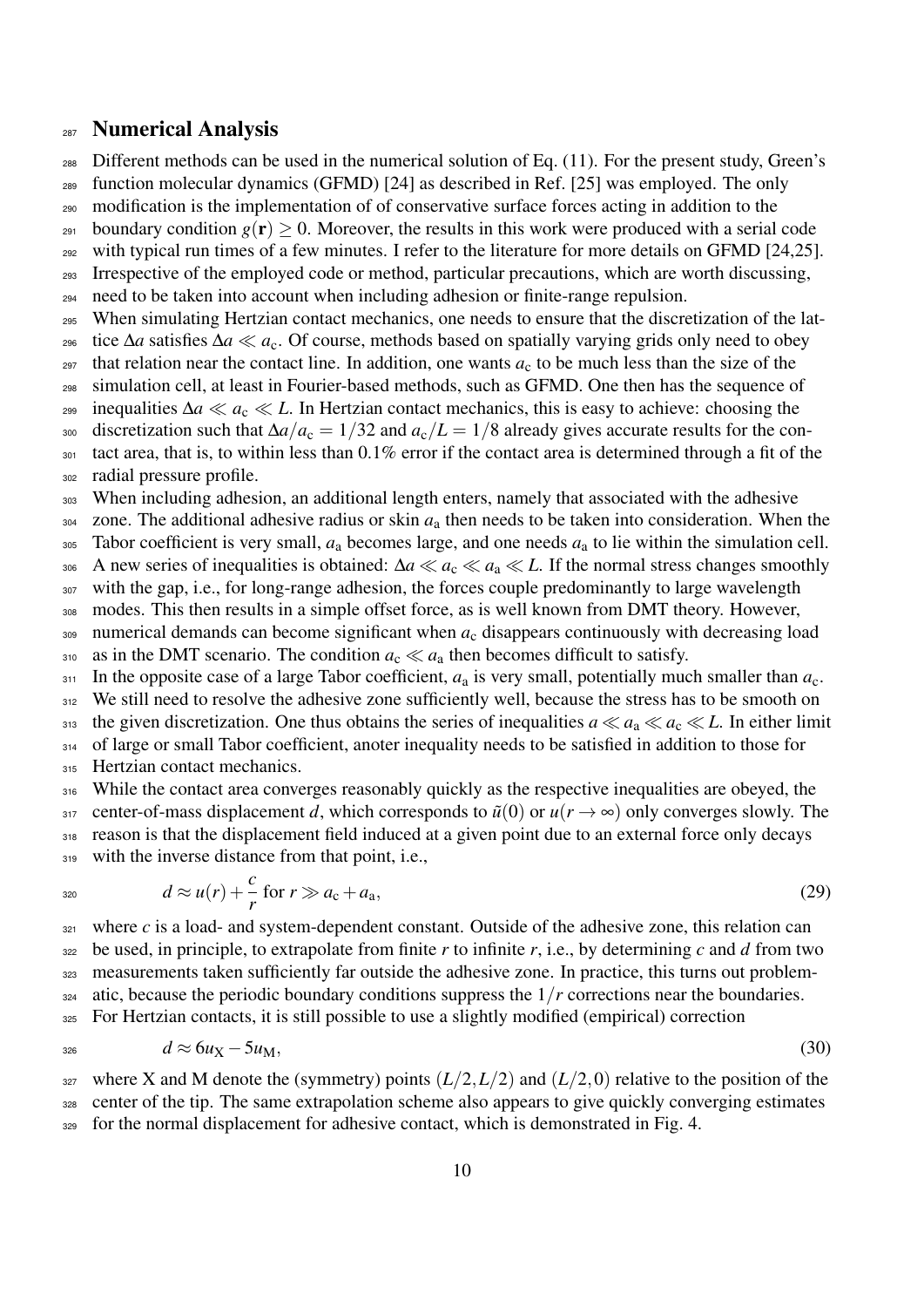

**Figure 4:** Negative elastic displacement  $-u(r)$  (as defined in Fig. 1) of a tip with  $R = E = 1$ pressed against a rigid substrate at a positive load of  $F_N = 1.5625$  for a work of adhesion  $\Delta \gamma = 1$ and a Tabor coefficient  $\mu_T = 1$  resulting in an exponential decay length of  $z_0 = 1$ . In each case, the system is discretized into  $512 \times 512$  grid points, but different sizes are used, i.e.,  $L = L_0$ ,  $L = 2^{1/3}L_0$ ,  $L = 2^{2/3}L_0$  with  $L_0 = 9.8825$ . Part (a) shows a larger domain including the shape of the tip in form of a dashed line. Part (b) shows a smaller domain and includes a higher-resolution estimate of the displacement at infinite radius *R* through the extrapolation  $6u<sub>X</sub> - 5u<sub>M</sub>$ .

330 It is worth discussing Fig. 4. At the given load, the contact radius is  $a_c \approx 2.30$ , while it would have

331 been  $a_c \approx 1.05$  without adhesion. The displacement curve has a peak at  $r = 2.52$  and adhesive

332 effects remain non-negligible all the way up to  $r \approx 4$ . At that distance the gap starts to be greater  $333$  than 5 $z_0$ , which means that the adhesive attraction is  $\leq \exp(-5)$  times the value in the contact  $334$  and its immediate periphery. For distances exceeding  $r = 4$ , an infinitely large system would then

<sup>335</sup> show the displacement given in Eq. (29). The periodic boundary conditions suppress this scaling 336 rather strongly, yet, for radii as small as  $r = 10$ , accurate estimates for  $d_{\infty}$  can be achieved through  $_{337}$  Eq. (30).

<sup>338</sup> Simulations could be made more efficiently by exploiting the radial symmetry of the system. This 339 would allow one to reduce sums over two indices (e.g.,  $q_1$  and  $q_2$ ) to that over one index. However, <sup>340</sup> less is gained than it first might seem. To get a good resolution of contact area, one-dimensional  $341$  (1D) calculation require greater ratios for  $a_c/a$  than two-dimensional setups. The reason is that <sup>342</sup> the resolution of the contact area in 1D and in 2D both scale with 1/*N*, where *N* is the number of  $_{343}$  grid points in the contact. For example, when representing a contact in which for the given diserror per senting a contact in which for the given dis-<br>
cretization  $5a < a_c < 6a$  in a 2D system, then  $a_c$  is allowed to take the values  $\sqrt{5^2 + 1^2}$ ,  $\sqrt{5^2 + 2^2}$ , <sup>344</sup> cretization 5*a* < *a*<sub>c</sub> < 6*a* in a 2D system, then *a*<sub>c</sub> is allowed to take the values  $\sqrt{5^2 + 1^2}$ ,  $\sqrt{5^2 + 3^2}$ , and  $\sqrt{4^2 + 4^2}$ . The maximum distance between two radii thus is Δ*a*<sub>max</sub> = 0.28 so tha <sup>346</sup> resolution is ∆*a*c/*a* ≈ 5/0.28. To match this in a 1D model, one would need 18 grid points rather <sup>347</sup> than five. Since we need to cover a (square) area of  $(2a_c)^2$  in 2D, we thus have a computational <sup>348</sup> overhead of a little more than a factor of 4 compared to 1D. However, the disadvantage of large 1D <sup>349</sup> systems is that the number of iterations to find solutions can be much larger than in 2D. Depend-<sup>350</sup> ing on the nature of the solver, the number of iterations scales as a power law with *linear* system  $351$  size. In the given case, where the effective stiffness scales proportional to wave vector  $q$ , one would expect a slowing down with  $\sqrt{q}$ , at least in simple gradient-based minimization such as steepest de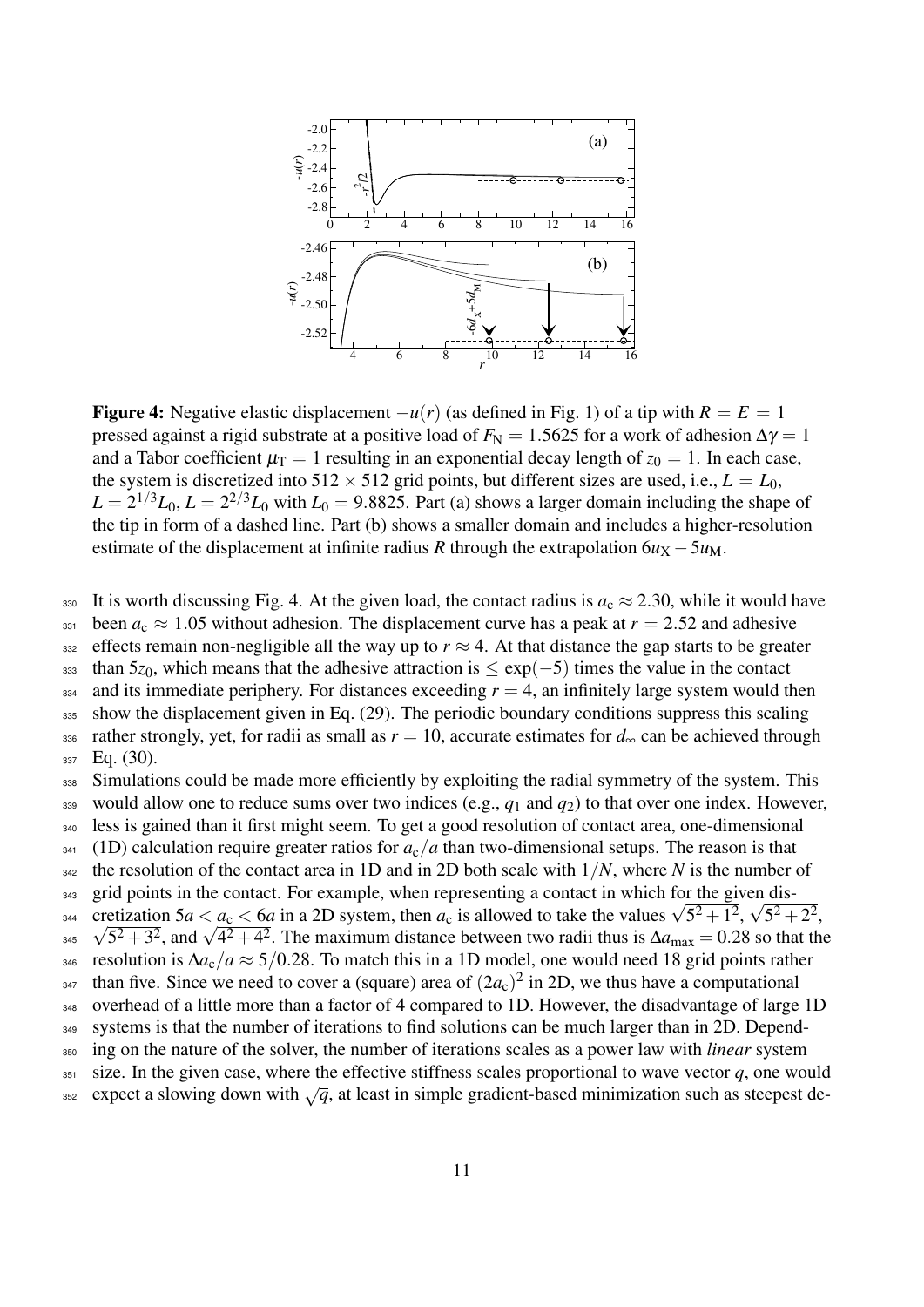<sup>353</sup> scent or molecular-dynamics. For this reason, no efforts were made to reduce the dimensionality, 354 although this would have been legitimate for the given problem.

## 355 Positive work of adhesion

356 This section analyzes how the employed models reproduce established results for adhesive single- asperity contacts in the limits of large and small Tabor coefficient. This includes an asymptotic analysis of Maugis' solution of the Dugdale model, which in turn leads to modifications of the equations proposed by Carpick, Ogletree, and Salmeron [1]. The cross-over from JKR to DMT is investigated as well, in particular at zero load and near pull-off, allowing one to identify the model <sup>361</sup> for the surface interaction that is most appropriate for the simulation of (adhesive) multi-asperity contacts.

### 363 Zero external load

 $364$  An external load of  $F_N = 0$  is addressed first. The motivation for studying this special case is that <sup>365</sup> one can analyze relatively easily at what Tabor coefficients the DMT and JKR limits start to predict

<sup>366</sup> reasonably accurate values for the contact radii and displacements in our various models.

<sup>367</sup> We start our analysis with the pressure distribution of the exponential model, which is depicted <sup>368</sup> in Fig. 5 for  $\mu$ <sub>T</sub> = 1/4 and  $\mu$ <sub>T</sub> = 4. It behaves very similar to the MD model, which shall not be

369 shown explicitly. As to be expected, the adhesive load is spread out for  $\mu$ <sub>T</sub> = 1/4 to radii clearly

 $370$  exceeding  $a_c$  (all the more as each radius *r* contributes with a weight proportional to *r*), while it

<sup>371</sup> is rather localized near  $r = a_c$  for  $\mu$ <sub>T</sub> = 4. It therefore seems legitimate to call the (net) pressure

372 profile for  $\mu_{\rm T} = 1/4$  DMT-like and JKR-like for  $\mu_{\rm T} = 4$ .



Figure 5: Interfacial pressure on a free, linearly-elastic half space resting at zero external load on a rigid, adhering, parabolic substrate for (a)  $\mu_T = 1/4$  and (b)  $\mu_T = 4$  in case of the exponential model. In each case, the upper and lower grey lines indicate, respectively, the pressure due to the constraint and that due to adhesion. Contact radii are indicated by  $a_c$ . The net pressure is shown by a black line as well as by small circles representing the actual grid points. Units are chosen according to Eqs. (23)–(26).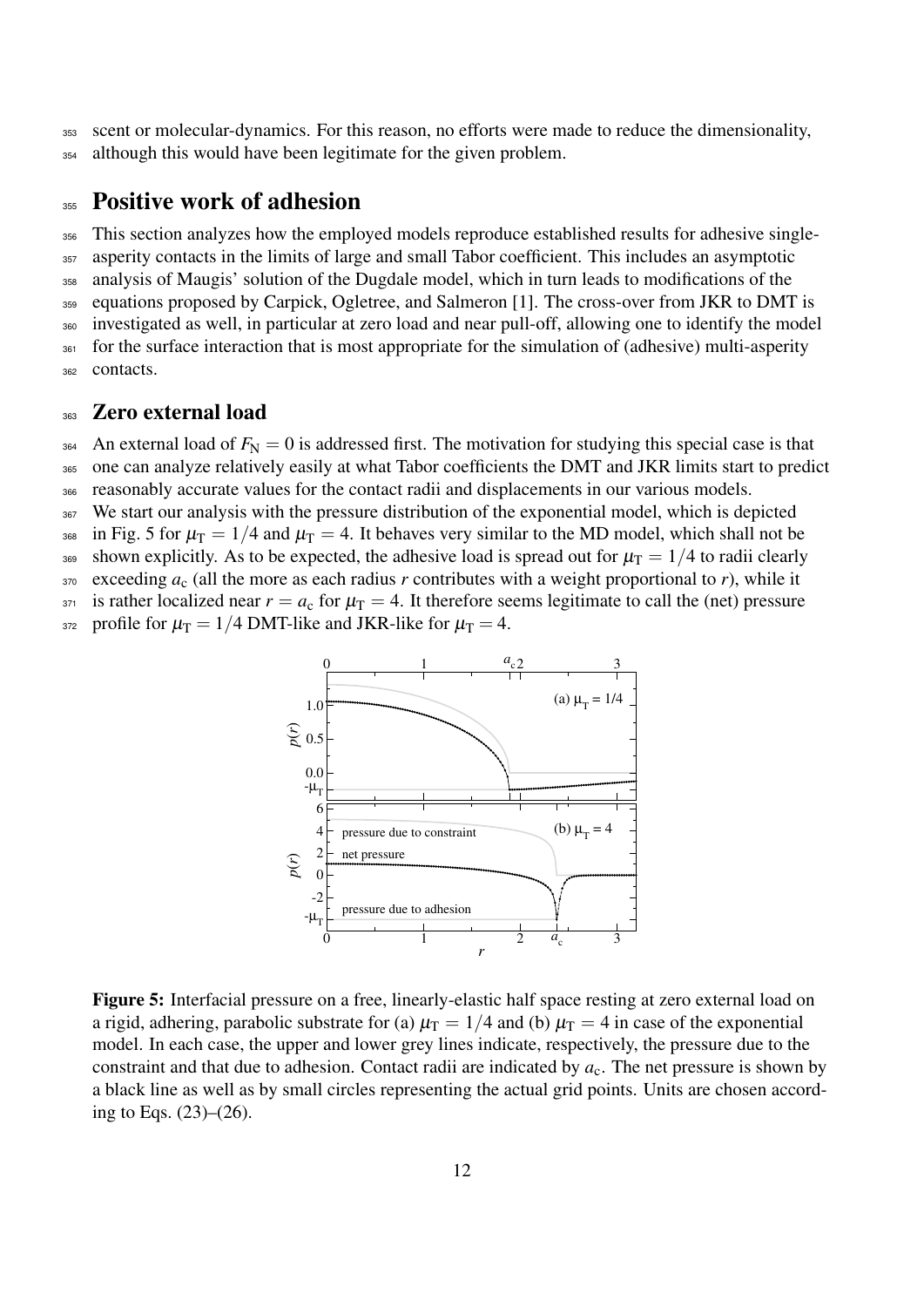373 The adhesive pressure is calculated from the functional derivative  $p_{\text{adh}}(x, y) = -\delta V_{\text{fr}}/\delta g(x, y)$ ,  $v_{\text{fr}}$  where  $V_{\text{fr}}$  is defined in Eq. (5). This can be evaluated to yield

$$
p_{\text{adh}}(r) = \frac{-\Delta \gamma}{z_0} \exp\{-g(r)/z_0\},\tag{31}
$$

376 which becomes  $p_{\text{adh}}(r < a_{\text{c}}) = -\Delta \gamma / z_0$  within the true contact area. Using Eq. (19), one obtains

 $\mu_{\rm T}^3$ 

 $rac{3}{T}$ Δγ $E^2$ *R*

 $\bigwedge$ <sup>1/3</sup>

 $= -\mu_{\rm T}$  in our reduced units. (32)

$$
p_{\text{adh}}(r < a_{\text{c}}) = -\left(\frac{\mu_{\text{T}}^3 \Delta \gamma E^2}{R}\right)^{1/3} \text{ in physical units}
$$

$$
378\\
$$

379 Stress or pressure originating from the constraint  $g(x, y) \ge 0$  is computed from the elastic Green's <sup>380</sup> functions.

381 The well-known qualitative difference for the contact geometry of systems with large ( $\mu_T = 4$ ) and

<sup>382</sup> small ( $\mu_T = 1/4$ ) Tabor coefficient is borne out in the radial dependence of the gap  $g(r)$ . Specifi-

383 cally, Fig. 6 reveals that a small Tabor coefficient makes  $g(r)$  have a positive curvature at  $r \gtrsim a_c$ , as

<sup>384</sup> in the DMT solution, while it has a negative curvature at  $r \gtrsim a_c$ , indicative of an adhesive neck, for

385 large  $\mu$ <sub>T</sub>. Fig. 6 also shows that the displacement (defined by the difference between the actual gap

386 and the gap in an undeformed contact at  $r \gg 1$ ) is smaller for  $\mu_T = 4$  than for  $\mu_T = 1/4$ , although

<sup>387</sup> the contact radius is larger for  $\mu$ <sub>T</sub> = 4 than for  $\mu$ <sub>T</sub> = 1/4.



Figure 6: Gap between a rigid, adhesive, parabolic tip and a linearly-elastic half space for two different Tabor coefficients  $\mu_T = 1/4$  (solid black line) and  $\mu_T = 4$  (broken black line). The gap  $z = x^2/2$  of an undeformed half-space is shown in grey for comparison. Arrows indicate contact radii. Units are chosen according to Eqs. (23)–(26).

<sup>388</sup> The Gauss model behaves qualitatively different from the exponential model. First, there are no

389 adhesive forces within the contact, but only outside of it, as shown in Fig. 7. Second, at  $r = a_c$ ,

<sup>390</sup> the total pressure disappears in the Gauss model, while it remains finite in the exponential model.

 $T_{391}$  Third, the pressure due to the constraint has finite slope at  $r = a_c^-$  in the Gauss model, while the

392 slope diverges in the exponential model (not shown explicitly). All these differences arise because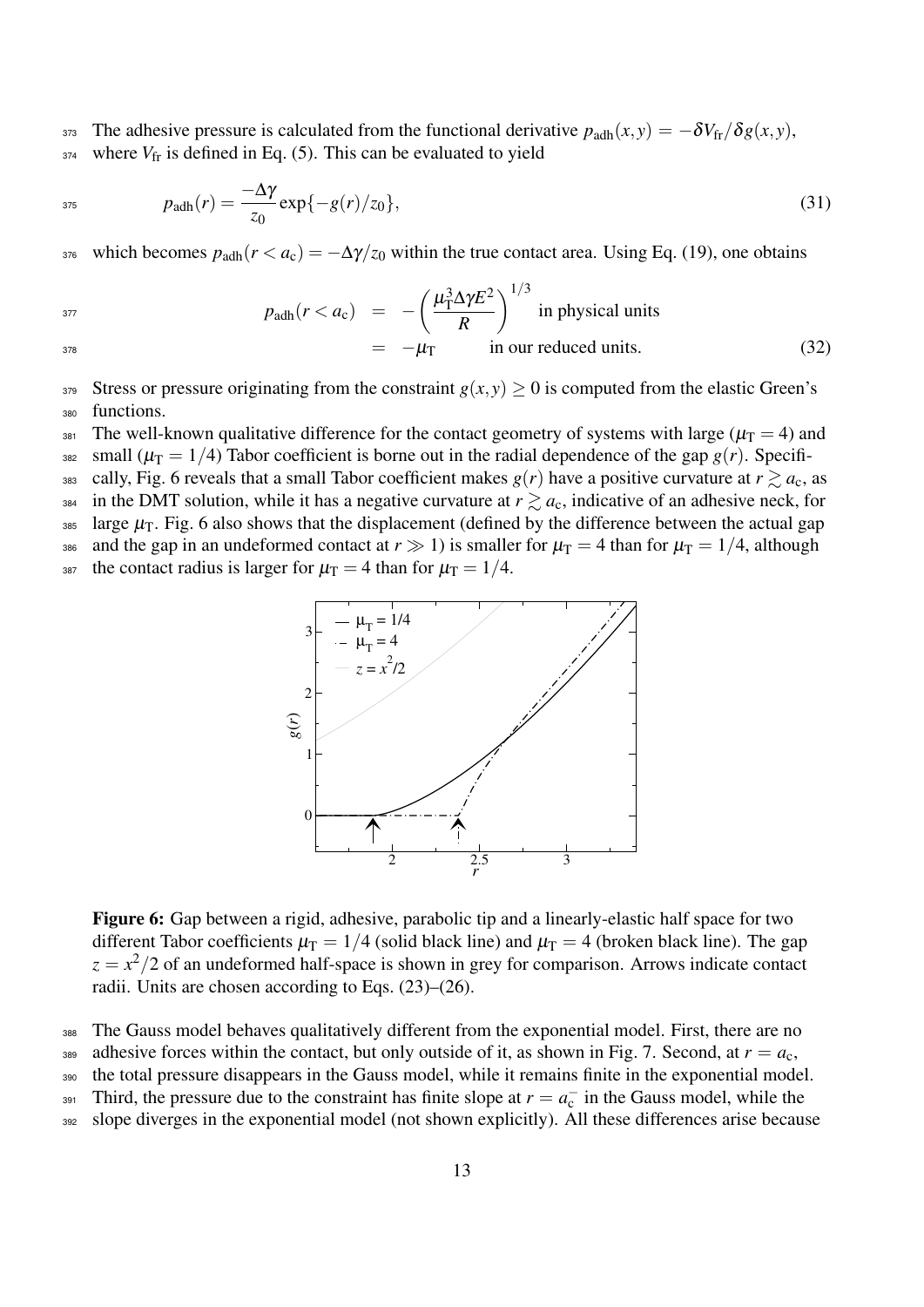

**Figure 7:** Pressure  $p(r)$  in the Gauss model at zero load for two different Tabor coefficients as a function of the in-plane distance r from the center of the contact. The contributions due to the constraint are positive, i.e., above the grey line, while the adhesive forces are negative.

- <sup>393</sup> the derivative of  $v_{\rm fr}(g/z_0)$  remains finite (i.e. with positive sign) in the exponential model when the
- gap closes, while  $v'_{\text{fr}}(g/z_0)$  is zero in the Gauss model.
- Another consequence of  $p_{\text{adh}}(g/z_0)$  having zero slope in the limit of  $g \to 0^+$  is that the gap in
- <sup>396</sup> the Gauss model closes continuously rather than with a discontinuity in its first derivative. This
- 397 is shown in Fig. 8, from where it becomes clear that it is difficult to define good measures for the
- <sup>398</sup> contact radius. In a linear representation (at low resolution), it seems as if the contact closes with
- 399 the typical adhesive neck, i.e., in part (a) of Fig. 8 the gap appears to close at  $r \approx 2.415$ . There, the
- $\frac{400}{400}$  slope of  $g(r)$  takes its maximum value, in a very similar fashion as in the JKR limit, or for the ex-401 ponential model for the same value of  $\mu$ <sub>T</sub> = 16. However, when increasing the magnification, one
- $402$  can see that the contact closes only at  $r \approx 1.97$ . Unfortunately, the radii where the gap closes to
- 403 zero, and where  $g(r)$  has its maximum do not approach each other quickly when  $\mu_{\rm T}$  is increased.
- 404 Instead, the value of *g* in the cross-over region in Fig. 8(b) moves to smaller values as  $\mu$ <sup>T</sup> increases.
- <sup>405</sup> Similar behavior is seen in the VDW model, which is not shown here explicitly.
- <sup>406</sup> Zero-load contact radii for different potentials are depicted in Fig. 9 as function of the Tabor coeffi-
- <sup>407</sup> cient. In the exponential model, the contact radius approaches DMT and JKR limits in a very sim-
- <sup>408</sup> ilar fashion as in the MD model. In a later section on the asymptotic analysis, I find that the MD
- <sup>409</sup> corrections to the JKR limit are of order  $1/\mu_{\rm T}^2$  for large Tabor coefficients while those to the DMT
- $410$  limit are of order  $\mu$ <sub>T</sub> for small Tabor coefficients. The same scaling of the leading-order corrections
- <sup>411</sup> is apparently borne out in the exponential model.
- 412 Models in which  $v_{\rm fr}(g/z_0)$  has zero slope in the origin behave qualitatively different from the MD 413 or the exponential model. They approach the DMT limit for the contact radius fairly quickly, i.e.,
- roughly with  $\mu_T^{3/2}$
- <sup>414</sup> roughly with  $\mu_T^{3/2}$ . However, convergence to the JKR limit is poor. The latter can be improved by 415 defining the contact line to be located where  $g'(r)$  takes its maximum value. Unfortunately, this
- 416 definition cannot be universally applied, i.e., only when  $\mu$ <sup>T</sup> is sufficiently large to allow for an
- 417 adhesive neck to be formed, see also Fig. 8. Moreover, in the context of randomly rough surfaces
- <sup>418</sup> with complicated contact geometries, this last definition of contact would not be practicable.
- <sup>419</sup> Unlike the contact radius, the normal displacement *d* does not suffer from any difficulties to be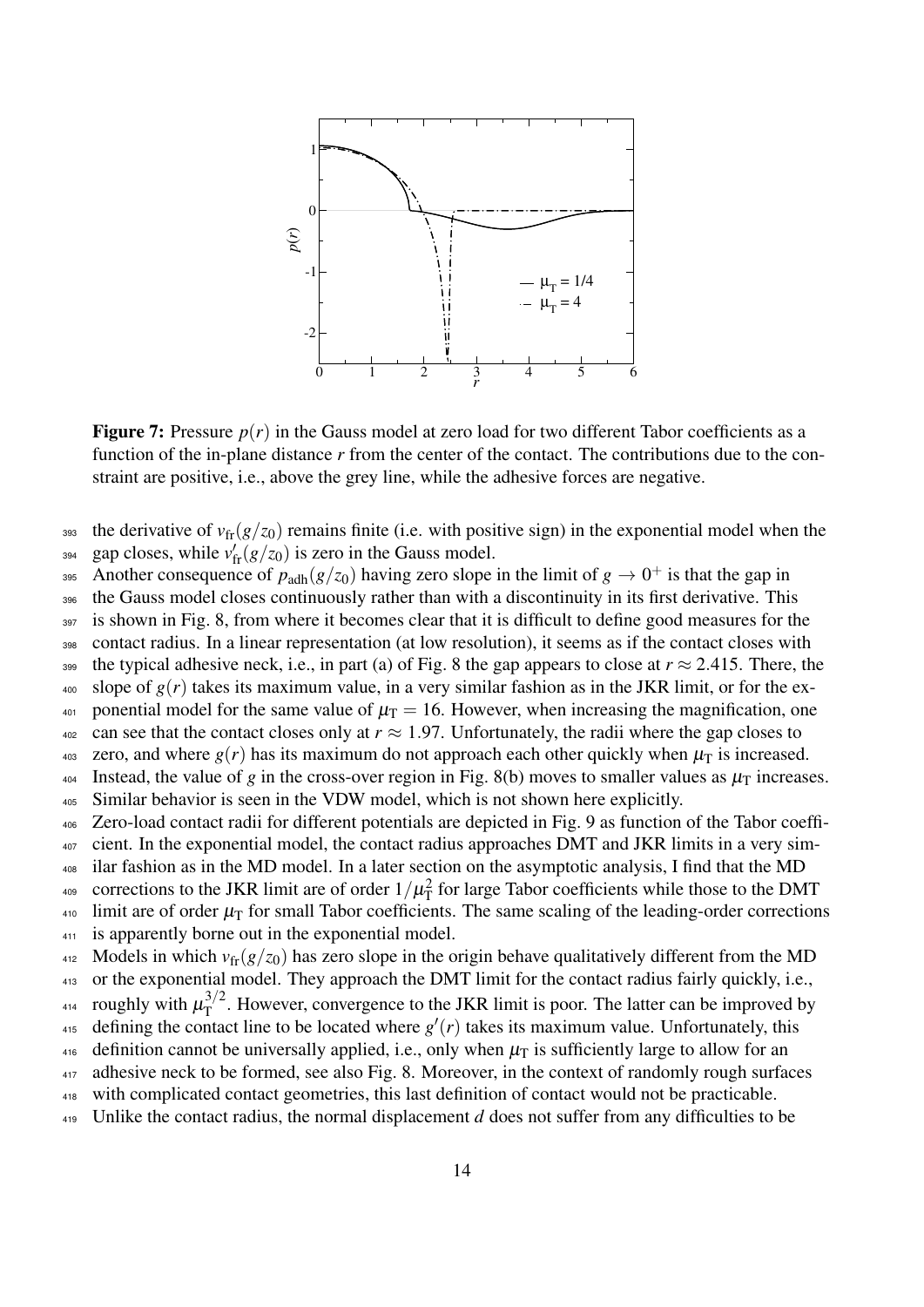

**Figure 8:** Gap  $g(r)$  in linear (a) and logarithmic (b) representation as well as (c) first derivative  $g'(r)$  for  $\mu$ <sub>T</sub> = 16 in the Gauss model (straight lines). A higher resolution representation of the gap is given in (a) with a dotted line. The exponential model is shown for comparison in (b). The two thin grey lines are drawn where the gap becomes zero (left line) and where the slope of  $g(r)$  takes its maximum value.

420 properly defined. In principle, this could enable one to ascertain  $v_{\text{fr}}(g)$  from displacement mea-

421 surements without much ambiguity. However, Fig. 10 reveals that the functional form of  $d(\mu)$  is

<sup>422</sup> relatively insensitive to the details of the finite-range interaction, at least, as long as we allow for

<sup>423</sup> a redefinition of the Tabor coefficient, such that all curves superimpose at the distance half way

<sup>424</sup> between the JKR and the DMT limit. This is in agreement with a work by Tvergaard and Hutchin-<sup>425</sup> son [18] who found that  $\Delta \gamma$  and the peak stress (which one may losely associate with  $\Delta \gamma/z_0$ ) are

<sup>426</sup> the basic parameters for mode I fracture.

<sup>427</sup> Before proceeding to the case of finite load, I wish to comment on the relatively large numerical

428 (GFMD) uncertainties for the displacement at large Tabor coefficients. They stem predominantly

 $_{429}$  from the difficulty to apply the finite-size extrapolation formula, Eq. (30), to gaps having adhe-

<sup>430</sup> sive necks. This problem would not be present in large-scale simulations of multi-asperity inter-

<sup>431</sup> faces, because system sizes would automatically be much larger than local contact radii. One may

<sup>432</sup> conclude that the use of the exponential model for the study of adhesive multi-asperity contacts <sup>433</sup> appears to be appropriate. The MD model could be used as well, in principle, however, it might

induce undesired numerical instabilities due to the discontinuity of  $v'(g/z_0)$  at  $g = z_0$ . The Gauss

435 model can only be taken when the property of interest is related to the gap but not for the calcula-

436 tion of contact area. If one wanted to simulate van der Waals attraction at large  $\mu_T$ , one might want

<sup>437</sup> to replace the VDW model in Eq. (12) with  $1/(1 + g/z_0)^2$ . This dependence makes it possible to

<sup>438</sup> determine the contact area meaningfully in the realm of continuum mechanics while using reason-

<sup>439</sup> able approximations for van der Waals interactions at large distance.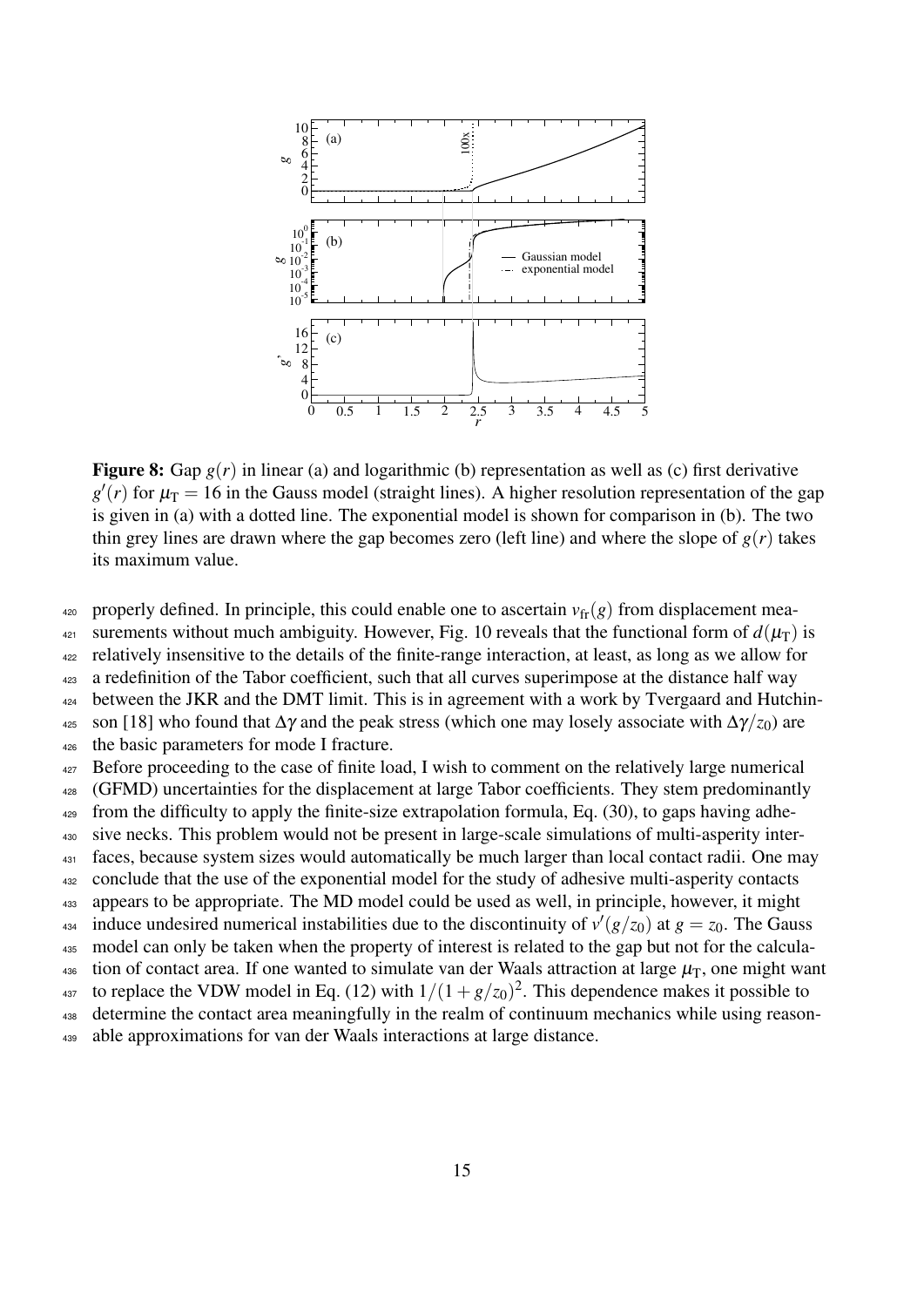

**Figure 9:** Contact radius  $a_c$  at zero external load as a function of the Tabor coefficient  $\mu$ <sub>T</sub> for different model interactions: exponential (full circles), Maugis Dugdale (straight lines), Gauss (crosses), and VDW (open squares). The upper and lower broken line denote the DMT and the JKR limits, respectively. In the Gauss and VDW models, two different definitions are used for  $a_c$ : The upper symbols refer to the position where  $g'(r)$  reaches a local maximum, while the lower symbols indicate the points of first gap closure  $(g = 0)$ .

#### <sup>440</sup> Finite external load

<sup>441</sup> In most experiments, the Tabor coefficient is kept constant and the normal load is changed. As a

<sup>442</sup> result, one obtains the normal displacement  $d(F_N)$  as a function of the normal load  $F_N$ . In some

443 cases, i.e., for sufficiently large contact radii, an estimate of the contact radius,  $a_c(F_N)$ , can be ob-

<sup>444</sup> tained as well. One might be tempted to believe that knowing such curves allows one to deduce the

<sup>445</sup> surface forces. Here, I want to investigate to what degree such an inversion is possible by studying 446 the sensitivity of the functions  $d(F_N)$  and  $a_c(F_N)$  to the functional form of the surface interactions.

- $_{447}$  Fig. 11 shows the contact radius as a function of the normal load. One can see that the exponen-
- <sup>448</sup> tial model and the MD model agree very closely, that is, curves almost superimpose for a given
- <sup>449</sup> Tabor coefficient. This makes it essentially impossible to discriminate between these two forms of
- <sup>450</sup> interaction experimentally. Likewise, the Gauss and VDW models also coincide for the same Ta-
- <sup>451</sup> bor coefficient despite their significant differences at large gaps. Interestingly, the  $\mu$ <sub>T</sub> = 1 curve for
- <sup>452</sup> VDW and Gauss (both having finite slope potentials at  $g = 0$ ) is akin of the  $\mu$ <sub>T</sub> = 1/4 curves for
- 453 the MD and the exponential model (both having zero-slope potentials at  $g = 0$ ). This confirms the <sup>454</sup> trend reflected in Fig. 9: Surface potentials with zero slope at  $g = 0$  make the results move toward <sup>455</sup> the DMT limit.
- 

456 In contrast to the  $a_c(F_N)$  dependence, the normal displacement curve  $d(F_N)$  predominantly depends

457 on the Tabor coefficient. Now, all  $\mu$ <sub>T</sub> = 1 curves resemble each other closely, independent of the

<sup>458</sup> slope of the surface potential at zero gap. As for the normal displacement, all curves are reasonably

- 459 close to the JKR limit. Even the  $\mu_T = 1/4$  curve lies closer to the JKR than to the DMT line. This
- 460 is consistent with the results shown in Fig. 10, which show that the DMT limit for  $d(F_N)$  is only <sup>461</sup> reached at extremely small Tabor coefficients.
- $_{462}$  Fig. 12 reveals that it is possible to adjust the free parameters of the MD model to fit  $d(F_N)$  curves
- <sup>463</sup> for a broad variety of surface interactions. However, one should abstain from deducing contact ar-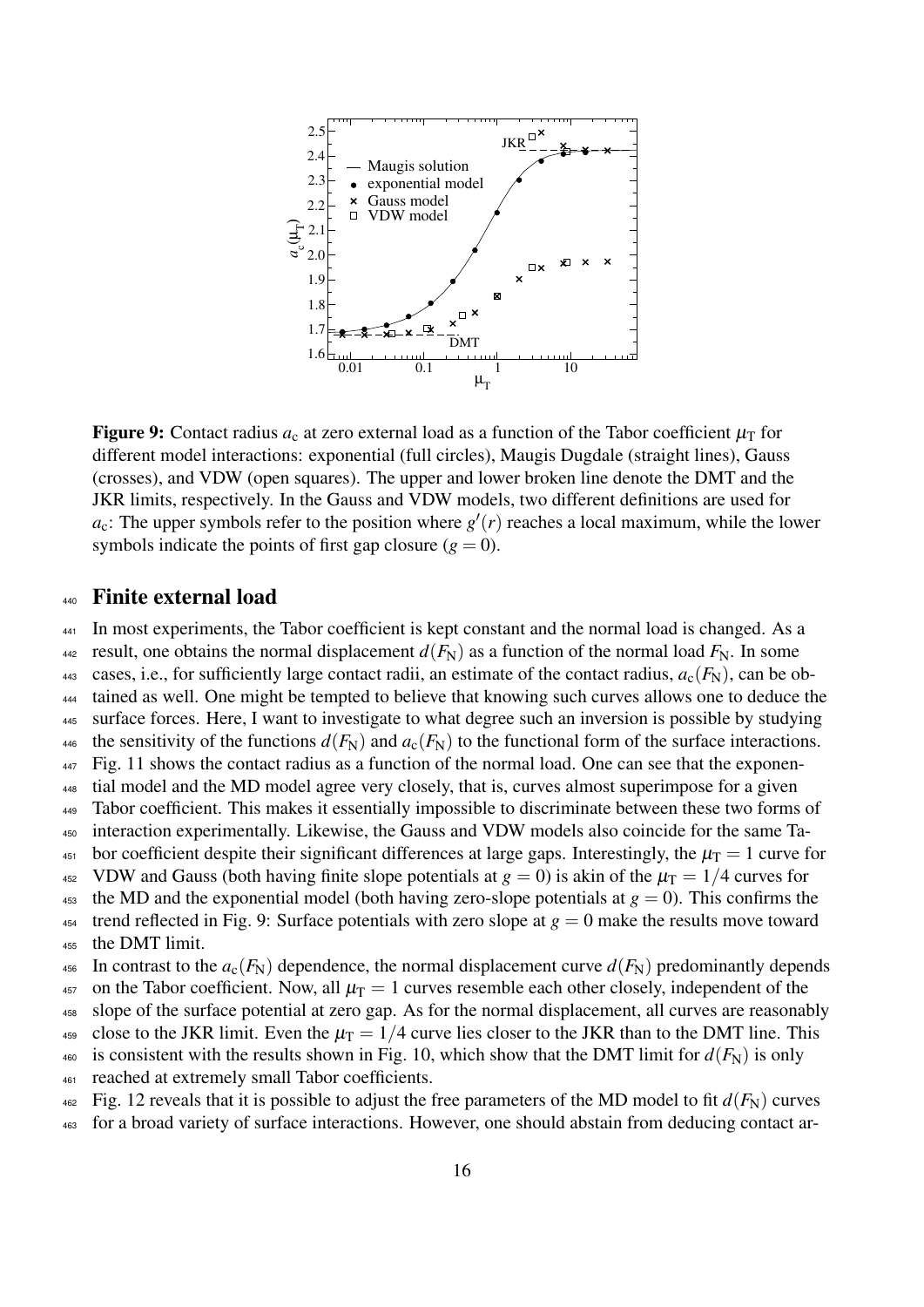

**Figure 10:** Normal displacement *d* at zero external load as a function of the Tabor coefficient  $\mu$ <sup>T</sup> for different model interactions: exponential (full circles), Maugis Dugdale (straight lines), Gauss (crosses), and VDW (open squares). The Tabor coefficient was normalized so that all curves superimpose at the "half-way" distance  $d = (d_{JKR} + d_{DMT})/2$ . The upper and lower broken line denote the DMT and the JKR limits, respectively. Numerical uncertainties arise in the limit of large Tabor coefficients, as indicated by the error bar.

 eas based on such fits, as this can result in non-negligible errors. For example, if we only knew the contact area from Maugis' solution, we would be ill-advised to conclude from Fig. 12 that the con-466 tact area for the  $\mu_T = 1$  Gauss model should lie roughly half way between those of the  $\mu_T = 1$  and  $\mu_{\rm T} = 4$ .

### 468 Comparison to other models and asymptotic analysis

469 Maugis proposed an analytical solution for the relation between contact radius  $a_c$  and normal load

<sup>470</sup> *F*<sup>N</sup> in the Dugdale model. It requires the elimination of an auxiliary variable, *m*, through the self-

 $471$  consistent solution of two coupled non-linear equations. Once  $a_c$  and  $m$  are found, the displace-

472 ment *d* can be readily calculated as well. Using tildes to indicate variables in Maugis' unit system, <sup>473</sup> the relevant equations read:

$$
1 = \frac{\tilde{\mu}_{\rm T}\tilde{a}^2}{2}f(m) + \frac{4\tilde{\mu}_{\rm T}^2\tilde{a}}{3}g(m) \tag{33}
$$

$$
\tilde{F}_{\rm N} = \tilde{a}^3 - \tilde{\mu}_{\rm T} \tilde{a}^2 h(m) \tag{34}
$$

$$
\tilde{d} = \tilde{a}^2 - \tilde{a}\tilde{\mu}_{\rm T}j(m),\tag{35}
$$

477 where the functions  $f(m)$ ,  $g(m)$ ,  $h(m)$ , and  $j(m)$  are defined as

$$
f(m) = \sqrt{m^2 - 1} + (m^2 - 2)\arccos(1/m) \tag{36}
$$

$$
\approx \begin{cases} \frac{4}{3} \left\{ 2(m-1) \right\}^{3/2} & \text{for } m \to 1 \\ \frac{\pi}{2}(m^2 - 1) & \text{for } m \to \infty \end{cases}, \tag{37}
$$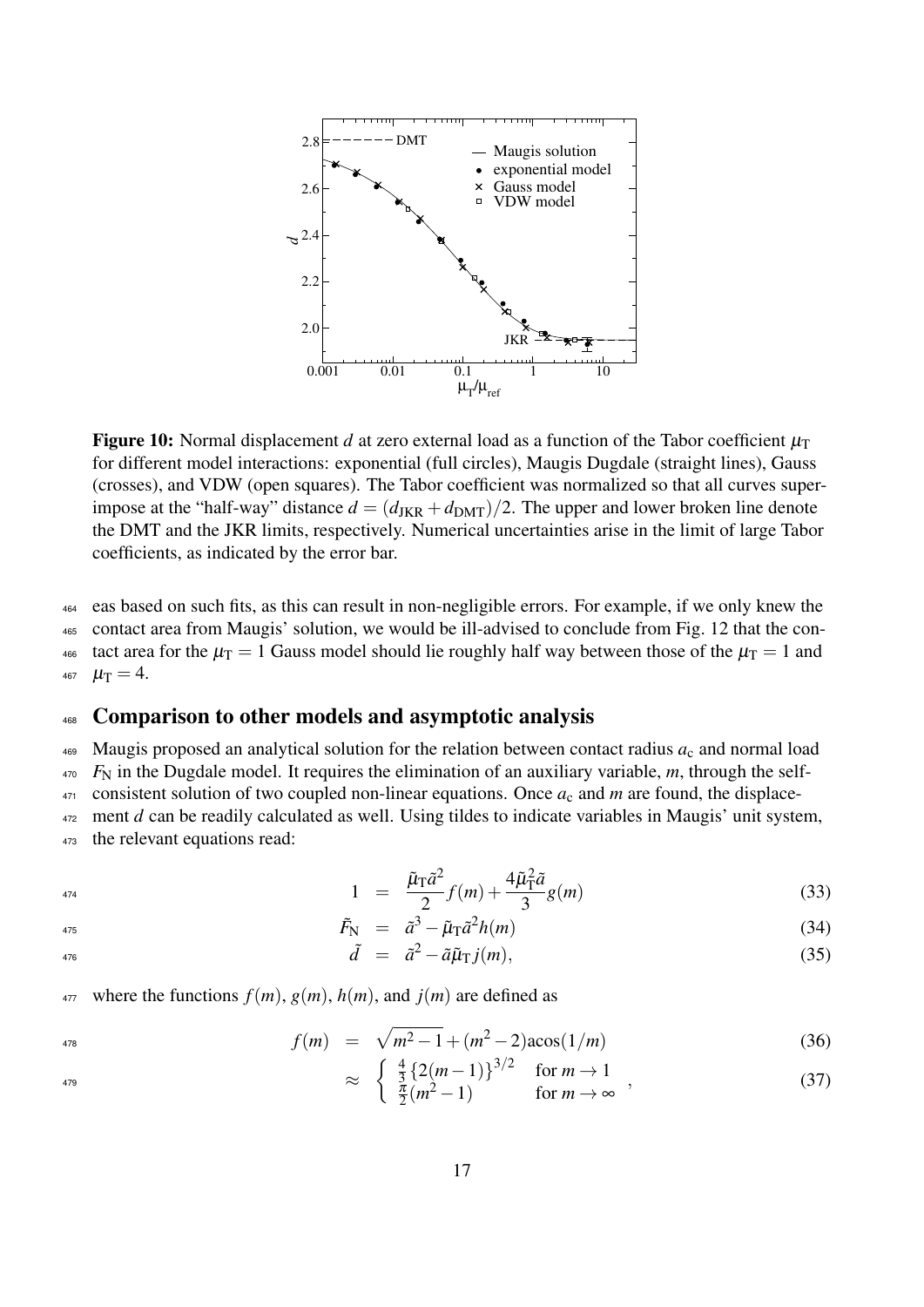

Figure 11: Contact radius  $a_c$  as a function of load  $F_N$  for the exponential and the MD model using different Tabor coefficients, ranging from  $\mu_T \to \infty$  (JKR, top) to  $\mu_T = 0$  (DMT, bottom). For the Gauss and VDW models, only  $\mu_T = 1$  is shown. Their  $a_c(F_N)$  curve is similar to that of the Maugis and the exponential model for  $\mu_T = 1/4$ . Color coding:  $\mu_T = 4$  (red),  $\mu_T = 1$  (green), and  $\mu_T = 1/4$ (blue).

480

$$
^{481}
$$

$$
\sum_{i=1}^{n} a_i
$$

$$
g(m) = \sqrt{m^2 - 1} \arccos(1/m) - m + 1 \tag{38}
$$

$$
\approx \begin{cases} m-1 & \text{for } m \to 1 \\ \left(\frac{\pi}{2} - 1\right)m & \text{for } m \to \infty \end{cases}, \tag{39}
$$

483

$$
h(m) = \sqrt{m^2 - 1} + m^2 \text{acos}(1/m) \tag{40}
$$

$$
\approx \begin{cases} \{8(m-1)\}^{1/2} & \text{for } m \to 1\\ \frac{\pi}{2}m^2 & \text{for } m \to \infty \end{cases}, \tag{41}
$$

<sup>486</sup> and

$$
j(m) = \sqrt{m^2 - 1}.
$$
\n(42)

<sup>488</sup> In each but one (straightforward) case, behavior of the functions for *m* approaching unity or infinity <sup>489</sup> has been included. They become useful in the limit of large and small Tabor coefficients, respec-

<sup>490</sup> tively.

<sup>491</sup> Conversion back to our unit system can be done using:

$$
\mu_{\rm T} = \{2\pi/9\}^{1/3} \tilde{\mu}_{\rm T} \tag{43}
$$

$$
a = (3\pi/4)^{1/3} \tilde{a} \tag{44}
$$

$$
d = (3\pi/4)^{2/3} \tilde{d} \tag{45}
$$

$$
F_{\rm N} = \pi \tilde{F}_{\rm N}.
$$
 (46)

<sup>496</sup> To overcome the need of having to find the self-consistent solution to Maugis' equations, Carpick,

497 Ogletree, and Salmeron (COS) [1] proposed a simple and thus elegant analytical formula for the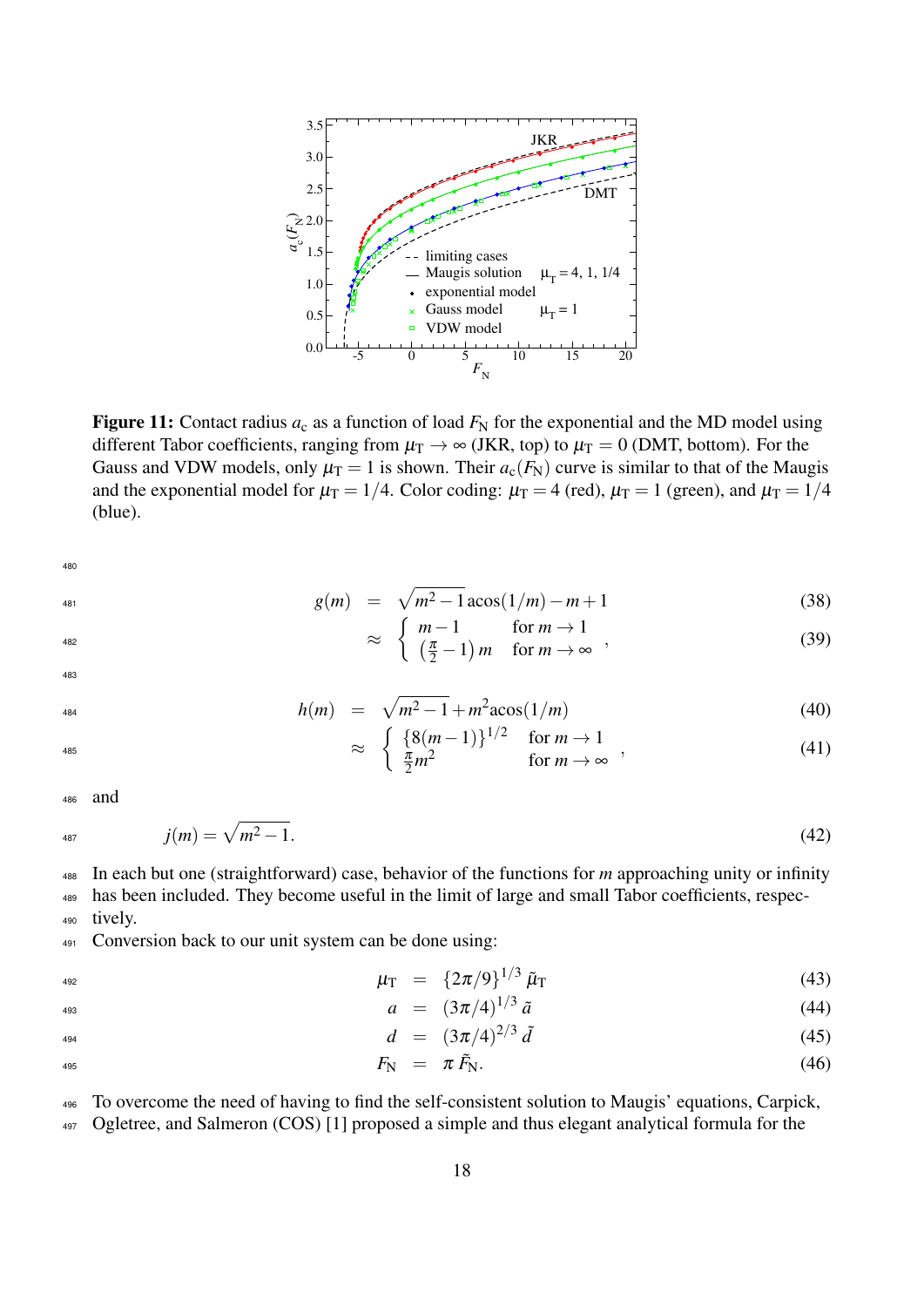

**Figure 12:** Normal displacement *d* as a function of load  $F<sub>L</sub>$  for the exponential and the MD model using different Tabor coefficients, ranging from  $\mu_T = 0$  (DMT, top) to  $\mu_T \rightarrow \infty$  (JKR, bottom). For the Gauss and the exponential model, data is only shown for  $\mu_T = 1$ . Color coding:  $\mu_T = 4$  (red),  $\mu$ <sub>T</sub> = 1 (green), and  $\mu$ <sub>T</sub> = 1/4 (blue).

 $a_c(F_N)$  dependence

$$
\frac{a_{\rm c}(F_{\rm N},\mu_{\rm T})}{a_{\rm c}(0,\mu_{\rm T})} = \left\{ \frac{\alpha(\mu_{\rm T}) + \sqrt{1 + F_{\rm N}/F_{\rm p}(\mu_{\rm T})}}{1 + \alpha(\mu_{\rm T})} \right\}^{2/3}.
$$
\n(47)

<sup>500</sup> Schwarz [2] later recognized that the COS description is exact – given proper parameteriza-

 $501$  tion – if the interaction between the surfaces results from the superposition of an infinitesimally <sup>502</sup> short-ranged and an infinitely long-ranged contribution. However, in the given context of one <sup>503</sup> intermediate-range potential, I will treat the COS equation as a guessed approximation containing

 $_{504}$  the correct functional form in the limits of large and small  $\mu$ <sub>T</sub>.

505 The primary COS equation, (47), is designed such that the contact radius at zero load  $a_c(0,\mu_T)$  as

506 well as the pull-off force  $F_p(\mu)$  can be reproduced exactly. However, approximations to their de- $507$  pendence on  $\mu$ <sub>T</sub> had been provided as well, because no closed-form expression are available. A

 $\frac{1}{508}$  free parameter remains,  $\alpha(\mu_T)$ , which can be used to minimize deviations from the exact solution.

At large loads, one recovers the well-known  $a_c \propto F_N^{1/3}$ <sup>509</sup> At large loads, one recovers the well-known  $a_c \propto F_N^{1/3}$  scaling, however, not necessarily with the <sup>510</sup> correct prefactor. Another property of the COS approximation is that it does not necessarily con- $511$  tain the correct value of the contact radius at pull-off. Thus, despite predicting the contact radius

<sup>512</sup> fairly well, the COS contact radius is not exact in the limit of very large and very small (i.e., pull- $513$  off) normal loads. These deficiencies can be improved when parameterizing the COS equation in a <sup>514</sup> slightly different fashion, e.g.,

$$
a_{\rm c}^3(F_{\rm N},\mu_{\rm T}) = \frac{3}{4} \left( F_{\rm N} + F_0(\mu_{\rm T}) + \alpha(\mu_{\rm T}) \sqrt{F_{\rm N} + F_{\rm p}(\mu_{\rm T})} \right) \tag{48}
$$

<sup>516</sup> with

$$
F_0(\mu_T) = F_p(\mu_T) + \frac{4}{3}a_c^3(0,\mu_T). \tag{49}
$$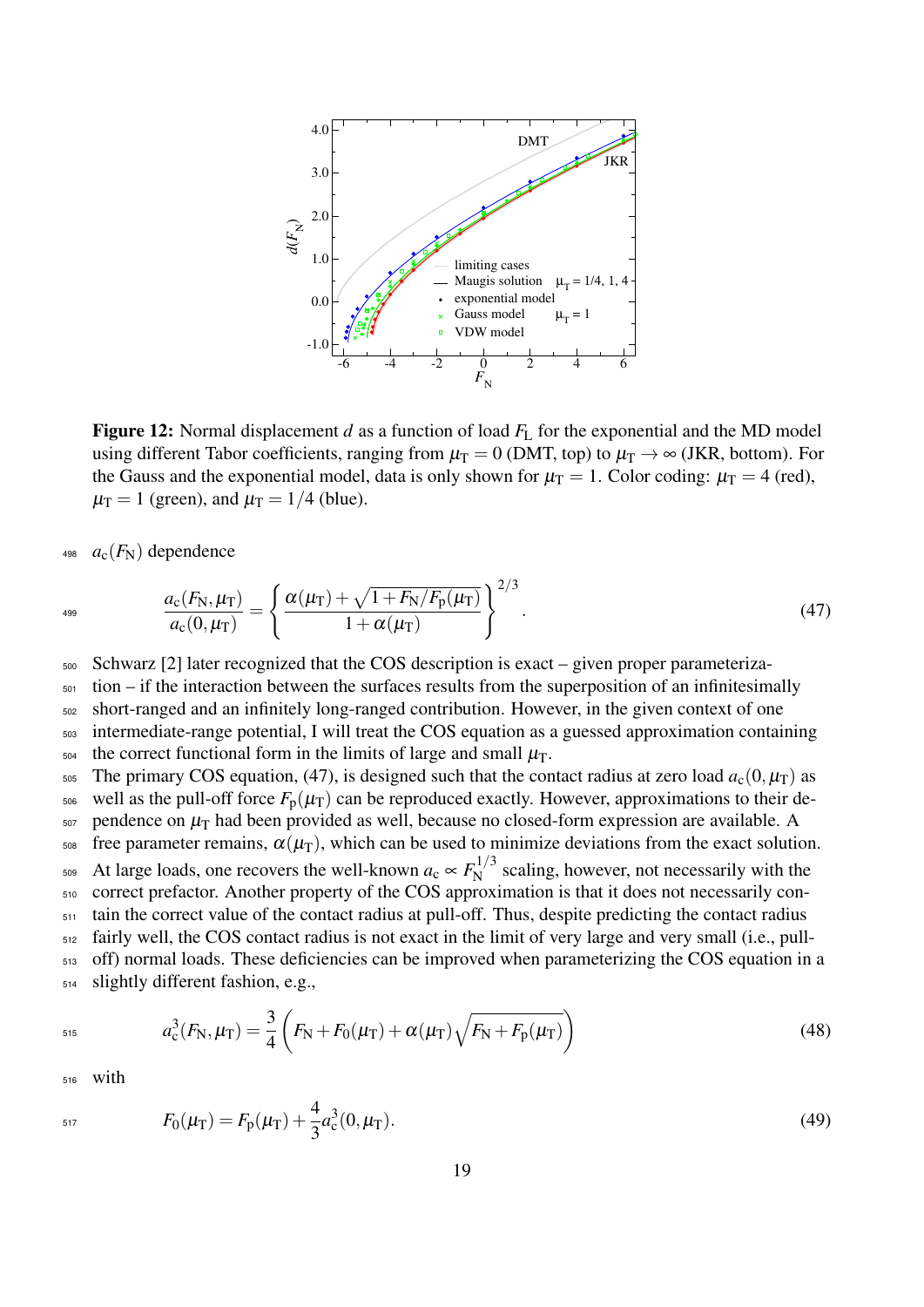518 This set of equation ensures that  $a_c$  converges to the exact value when  $F_N \to \infty$  and  $F_N \to -F_p$ .

<sup>519</sup> The parameter  $\alpha(\mu_T)$  can then be adjusted to either yield the correct zero-load contact radius, or to

<sup>520</sup> minimize the deviation between approximation and the exact Maugis solution by some other mean.

 $521$  Note that the factors  $3/4$  in Eq. (48) and  $4/3$  in (49) have to be replaced by unity when working

<sup>522</sup> with Maugis' unit system.

 $523$  I wish to note that including the correct asymptotics in the  $a_c(F_N)$  expression does not necessarily

<sup>524</sup> improve the fits in the range from slightly above the pull-off force at negative loads to several times

- <sup>525</sup> the absolute pull-off force. This is demonstrated in Fig. 13. Moreover, convergence to the correct
- $526$  *a<sub>c</sub>*( $F_N$ ) dependence at large loads is rather slow even when using Eq. (49).



**Figure 13:** Relative errors in per cent for the contact radius  $a_c$  for  $\mu_T = 1$  at (a) negative and (b) positive load. The full line indicates the error when using Eq. (48), while the dot-dashed line is based on Eq. (47). In both cases, the parameter  $\alpha(\mu_T)$  was adjusted to minimize the deviation from Maugis solution in the domain  $-F_p < F_N < 2F_p$ .

<sup>527</sup> It is also possible to constrain the COS relation for the contact radius such that it contains the cor-

<sup>528</sup> rect pull-off force and contact radius as well the correct zero-load radius. In either case, relative 529 errors are small, i.e.,  $\lesssim 1\%$  even for  $\mu$ <sub>T</sub>  $\approx 1$ , where one is relatively far away from both the DMT

<sup>530</sup> and the JKR limit.

#### 531 Zero load

<sup>532</sup> The asymptotic analysis is readily done for zero loads, because the variable *m* can be directly elim-<sup>533</sup> inated in that case. As a result, one obtains

$$
\tilde{a}_{\rm c}(F_{\rm N}=0) = \begin{cases}\n6^{1/3} + O\left(\tilde{\mu}_{\rm T}^{-2}\right) & \text{for } \tilde{\mu}_{\rm T} \to \infty \\
2^{1/3} + O\left(\tilde{\mu}_{\rm T}\right) & \text{for } \tilde{\mu}_{\rm T} \to 0\n\end{cases}
$$
\n(50)

<sup>535</sup> and

$$
\tilde{d}(F_{\rm N} = 0) = \begin{cases}\n(4/3)^{1/3} + O(\tilde{\mu}_{\rm T}^{-2}) & \text{for } \tilde{\mu}_{\rm T} \to \infty \\
2^{2/3} + O(\tilde{\mu}_{\rm T}^{1/2}) & \text{for } \tilde{\mu}_{\rm T} \to 0\n\end{cases}.
$$
\n(51)

 $537$  From the last two equations, one can see — as in Figs. 9 and 10 — that the JKR limit is quickly <sup>538</sup> reached as the Tabor coefficient increases. However, convergence to the DMT limit with decreas- $_{539}$  ing  $\tilde{\mu}_T$  is rather slow. It is particularly slow for the normal displacement. E.g., to have a maximum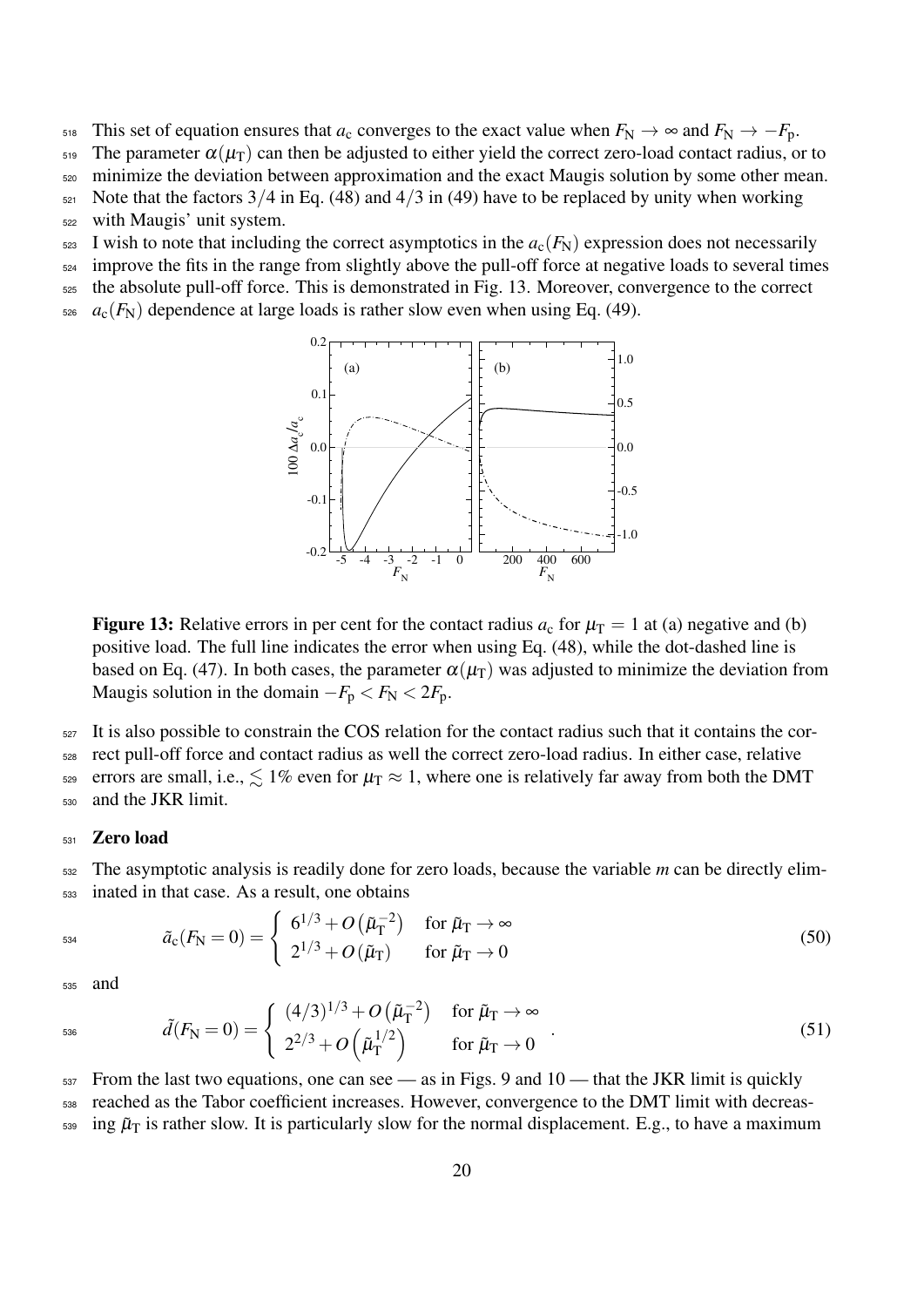$_{540}$  error in  $a_c(F_N = 0)$  and  $d(F_N = 0)$  that is of order 1% with respect to a desired limit, it is sufficient 541 to work with  $\tilde{\mu}_T \approx 10$  for JKR, but one needs  $\tilde{\mu}_T \approx 10^{-4}$  to approach the DMT limit with similar <sup>542</sup> accuracy. The latter is not problematic for the simulation of multi-asperity contacts, as the system <sup>543</sup> is large by default. However, for single-asperity contacts, large deviations from  $\mu$ <sub>T</sub> = 1 (on a loga-<sup>544</sup> rithmic scale) are difficult to handle in single-asperity contact simulations for reasons discussed in <sup>545</sup> the numerical-analysis section.  $\tilde{\mu}_{\text{A46}}$  Knowing the asymptotic behavior of  $\tilde{a}_0(\tilde{\mu}_T) = \tilde{a}(\tilde{F}_N = 0, \tilde{\mu}_T)$  and  $\tilde{d}_0(\tilde{\mu}_T) = \tilde{d}(\tilde{F}_N = 0, \tilde{\mu}_T)$  with

 $547$  respect to  $\tilde{\mu}_T$  allows one to incorporate it in empirical equations for these two quantities. The fol-<sup>548</sup> lowing equations are found to achieve this and to provide excellent approximations to Maugis' so-<sup>549</sup> lutions:

$$
\tilde{a}_0(\tilde{\mu}_{\rm T}) \approx \frac{a_{\rm DMT}/\tilde{\mu}_{\rm T}^2 + c_1/\tilde{\mu}_{\rm T} + c_2 + a_{\rm JKR}c_3\tilde{\mu}_{\rm T}^2}{1/\tilde{\mu}_{\rm T}^2 + c_4 + c_3\tilde{\mu}_{\rm T}^2}
$$
\n(52)

$$
\tilde{d}_0(\tilde{\mu}_{\rm T}) \approx \frac{(d_{\rm DMT}/\sqrt{\tilde{\mu}_{\rm T}} + c_5)/\tilde{\mu}_{\rm T}^{1/3} + c_7(c_6 + d_{\rm JKR}\tilde{\mu}_{\rm T}^2)}{\tilde{\mu}_{\rm T}^{-5/6} + c_7\tilde{\mu}_{\rm T}^2}
$$
\n(53)

 $552$  Two coefficients in each of the last two equations ( $c_1$ ,  $c_2$  and  $c_5$ ,  $c_6$ ) can be constrained to repro-

<sup>553</sup> duce the correct asymptotics (and thus be obtained analytically). Two fit parameters remain for

<sup>554</sup> contact radius and one for the displacement. The relative errors from the pertinent fits are shown

<sup>555</sup> in Fig. 14. Compared to an already quite accurate empirical relation proposed by Carpick et al. for

 $\tilde{a}_0(\tilde{\mu}_T)$ , see Eq. (12b) in Ref. [1], the new Eqs. (52)–(53) contain the correct asymptotics and re-

<sup>557</sup> duces the maximum relative error from 1.5% to 0.3%. The data shown in Fig. 14 were obtained

558 with the following numerical values:  $c_1 = 4/5$ ,  $c_2 = -1.285$ ,  $c_3 = 4/5$ ,  $c_4 = -0.435$ ,  $c_5 = -3/2$ ,  $_{559}$   $c_6 = 0.1845$ , and  $c_7 = 6.71$ .



Figure 14: Relative errors in per cent for (a) contact radius and (b) normal displacement at zero normal load. Full lines refer to a fit based on Eqs. (52)–(53) containing the correct asymptotic limits. The dotted line reflects an empirical fit based on the COS equations.

#### <sup>560</sup> Asymptotic behavior near pull off

<sup>561</sup> The structure of the COS approximation, Eq. (47), and its modified form, Eq. (48), indicates that the critical behavior near pull off satisfies  $\tilde{a}_c - \tilde{a}_p \propto (\tilde{F}_N + \tilde{F}_p)^k$ , where κ must be either κ = 1/3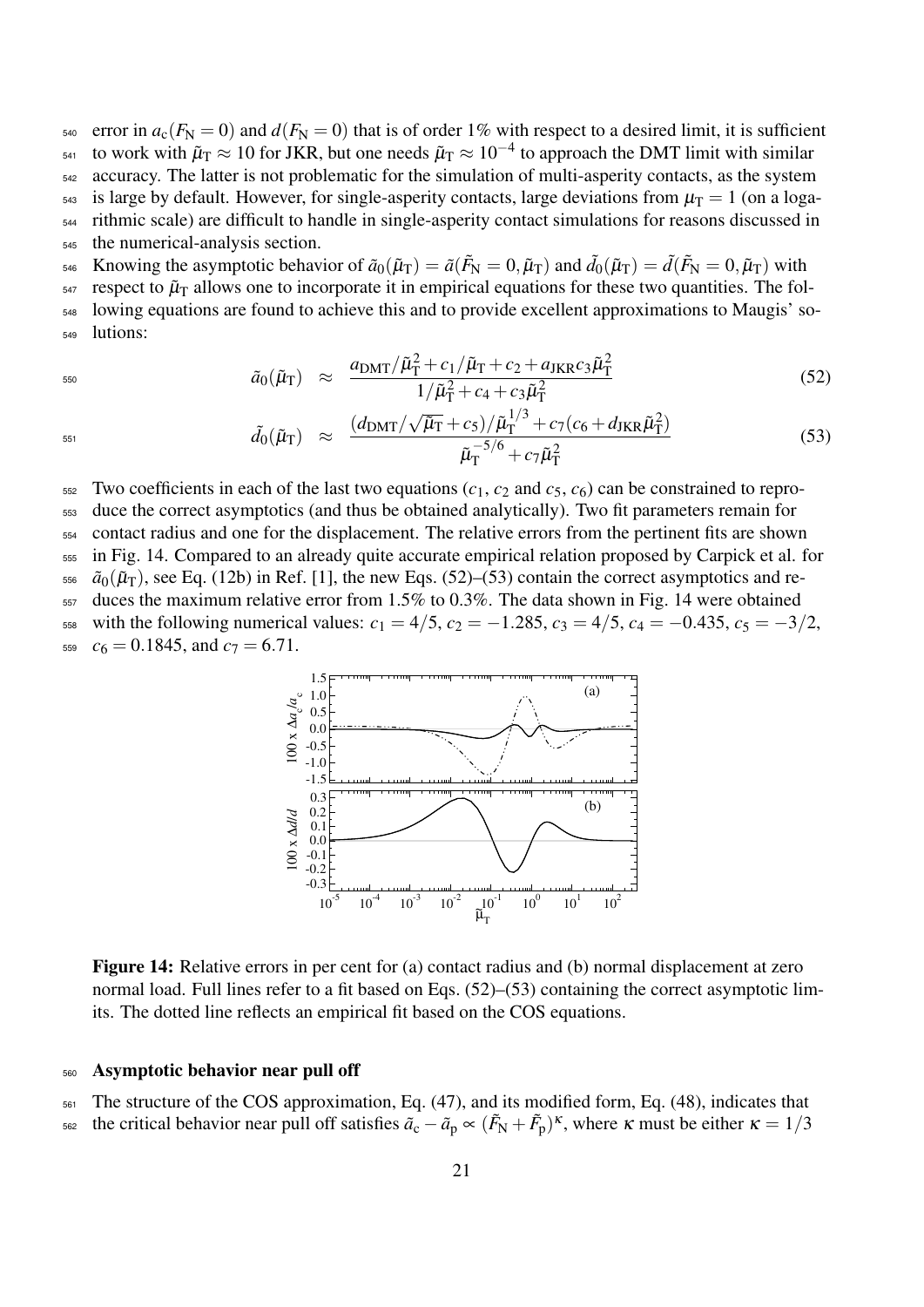563 as in the DMT limit, or  $\kappa = 1/2$  as in the JKR limit. However, nothing in the self-consistent solu-

 $564$  tion of Maugis indicates that the exponent  $\kappa$  changes discontinuously from one value to the next as

<sup>565</sup> the Tabor coefficient reaches or passes through a critical value. In fact, representing the data from

566 Fig. 11 in terms of  $\Delta a_c(\Delta F_N)$ , as done in Fig. 15, shows that  $\kappa$  changes continuously from 1/3 to

 $567$  1/2 as  $\mu$ <sup>T</sup> increases from 0 to infinity.



Figure 15: Excess contact radius  $\Delta a_c = a_c - a_p$  as a function of the excess load  $\Delta F_N = F_N + F_p$ for different values of the Tabor coefficient ranging from  $\mu_T = 0$  (DMT, top) to  $\mu_T \to \infty$  (JKR, bottom). Here  $a_c$  and  $a_p$  denote the contact radius at an arbitrary load  $F_N$  and the pull-off load  $F_p$ , respectively. Deviations between the Maugis solution and the exponential model are particularly obvious for the  $\mu_T = 1$  data set. Color coding:  $\mu_T = 4$  (red),  $\mu_T = 1$  (green), and  $\mu_T = 1/4$  (blue).

<sup>568</sup> An analysis for the normal displacement, similar to the one presented in Fig. 15 but not shown

<sup>569</sup> explicitly here, exhibits a similar trend. The exponent describing ∆*d* = *d* − *d*<sup>p</sup> as a function of

 $570 \Delta F_N = F_N + F_p$  crosses over continuously from the DMT to the JKR limit as  $\mu_T$  increases. How-

571 ever, there is not a one-to-one relation between  $\mu$ <sub>T</sub> and κ. In particular the data sets for  $\mu$ <sub>T</sub> = 1

 $572$  show relatively large differences between the exponent in the MD model ( $\kappa \approx 0.469$ ) and the expo- $_{573}$  nential model ( $\kappa \approx 0.435$ ).

<sup>574</sup> The insights obtained from Fig. 15 can be used, in principle, to further modify the COS approxima-

<sup>575</sup> tions, e.g., by replacing the square-root in Eq. (48) by some other power or likewise by changing

 $576$  the square-root and the exponent 2/3 on the r.h.s. of Eq. (47) in an appropriate fashion. When do-

 $577$  ing so, the modified version of Eq. (48) does not only converge to the correct value at pull-off. It

<sup>578</sup> can also be parameterized to yield the correct asymptotics near pull-off. This results in a further

 $579$  reduction of the mean or overall error by a little more than a factor of two with respect to those

<sup>580</sup> shown in Fig. 13, however, at the expense of one additional fit variable. Since the main new as-

<sup>581</sup> pect of this study is concerned with negative work of adhesion and, moreover, both original and

<sup>582</sup> modified COS equations are already quite accurate, a more detailed analysis of the adhesive single-

<sup>583</sup> asperity contact is not pursued in this work.

## <sup>584</sup> Negative work of adhesion

585 For repulsive contacts,  $\Delta \gamma < 0$ , there is obviously no finite contact radius at zero normal load

 $F_N = 0^+$ . The repelled rigid tip simply "hovers" at (infinitely) large distance over an undeformed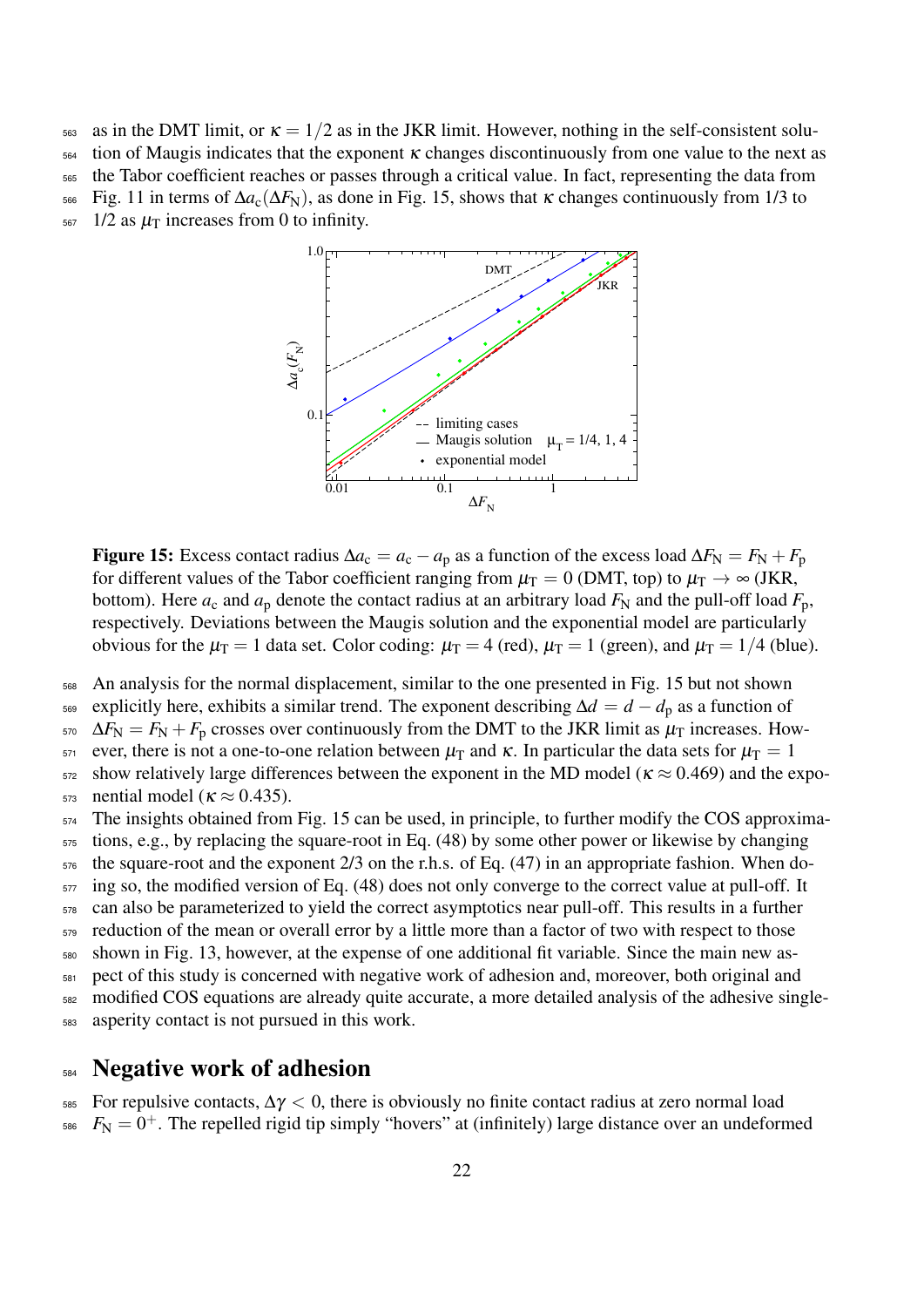- <sup>587</sup> elastic manifold. This is why it is not possible in this case to conduct a zero-load analysis similar
- <sup>588</sup> to that presented for adhesive contacts. Since Maugis' solution has not yet been extended to re-
- <sup>589</sup> pulsive contacts, we are not in a position to compare our data to analytical solutions for negative
- $590$   $Δγ$ . One of the consequences is that the asymptotic analysis must be based on GFMD data, except
- $_{591}$  for  $\mu$ <sub>T</sub>  $\rightarrow$  0, for which normal forces couple predominantly to long-wavelength modes so that the
- <sup>592</sup> Hertz-plus-offset approximation (DMT) should be accurate. Given the close similarity between the
- <sup>593</sup> exponential and the Maugis-Dugdale model as well as that between the Gauss and the VDW model
- <sup>594</sup> seen in the last section, the attention is restricted to one potential in each class, i.e., the exponential <sup>595</sup> and the Gauss model.
- <sup>596</sup> We start our analysis with the contact radius dependence on load. In analogy to the context of wet-
- $597$  ting fluids, one may call the force at which a finite value of  $a_c$  becomes unstable upon lowering the

598 load the spontaneous wetting force  $F_{sw}$ . The force above which  $a_c$  can no longer be zero is called

599 the squeeze-out force  $F_{\text{sq}}$ . If the transition from contact to non-contact is continuous  $F_{\text{sw}} = F_{\text{sq}}$ , oth- $F_{sw}$   $K_{sg}$ . Results are shown in Fig. 16.



**Figure 16:** Contact radius  $a_c$  as a function of normal force  $F_N$  for the exponential (full symbols) and the Gauss (open symbols) model. Lines connect data points (not all shown explicitly). In the case of  $\mu_{\rm T} = 4$  (Gauss model), an arrow indicates where the  $a_{\rm c} = 0$  solution becomes unstable for increasing  $F_N$ . Color coding:  $\mu_T = 4$  (red),  $\mu_T = 1$  (green), and  $\mu_T = 1/4$  (blue).

601 As is the case for attractive interactions, the contact radius at small loads can be sensitive to both

- <sub>602</sub> the Tabor coefficient and the choice of the potential. Specifically, the exponential model always
- $\frac{603}{100}$  shows a continuous transition from finite to zero contact radius (at least for the values of  $\mu$ <sub>T</sub> in-
- <sup>604</sup> vestigated here), while the Gauss model has either a continuous transition below a critical Tabor
- coefficient  $\mu_{\rm T}^* \lesssim 1$  or a discontinuous transition for  $\mu_{\rm T} > \mu_{\rm T}^*$ <sup>605</sup> coefficient  $\mu_{\rm T}^* \lesssim 1$  or a discontinuous transition for  $\mu_{\rm T} > \mu_{\rm T}^*$ . The discontinuity of the contact radius
- <sup>606</sup> for Gauss potentials and sufficiently large Tabor coefficients implies that two solutions may coex-
- $\frac{607}{100}$  ist, i.e., one where the two surfaces are separated and one where they touch. However, once  $F_N$  ex-
- 608 ceeds a second threshold force  $F_{sq}(\mu_T)$ , i.e., the squeeze-out force, only one solution survives, that 609 is, the one with finite contact radius. This can be seen in analogy to adhesive contacts with  $\mu$ <sub>T</sub> > 0,
- 610 where two solutions coexist in a finite interval of forces  $-F_p \le F_N \le 0$ .
- $611$  As for the  $a_c(F_N)$  relation near pull-off in the case of positive work of adhesion, the excess contact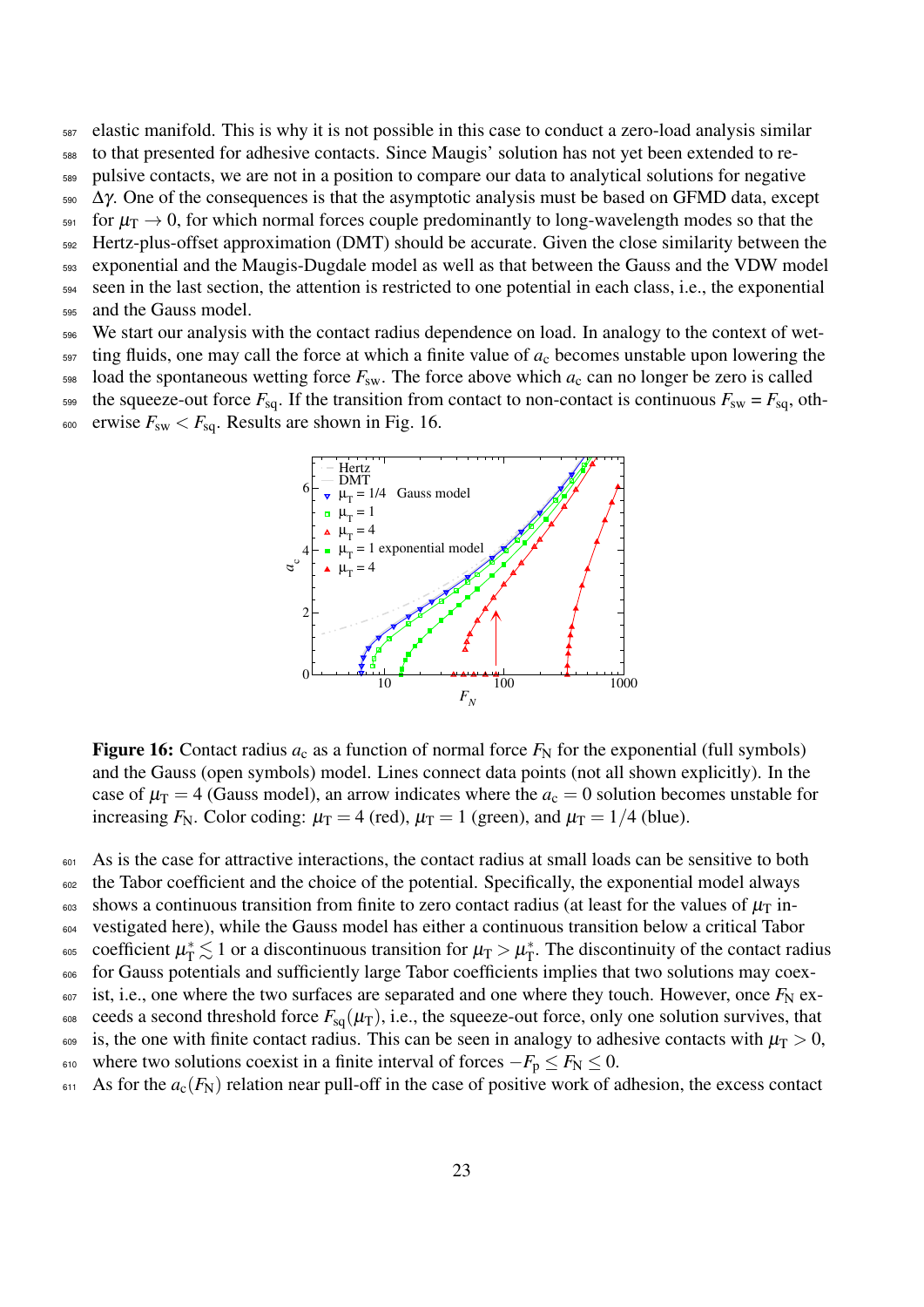612 radius,  $a_c - a_{sw}$ , depends as a power law on the excess force,  $F_N - F_{sw}$ , for  $F_N \ge F_{sw}$ .

$$
a_{\rm c} - a_{\rm sw} \propto (F_{\rm N} - F_{\rm sw})^{\kappa}.\tag{54}
$$

<sup>614</sup> Fits to the  $a_c(F_N)$  relation are shown exemplarily for two values of  $\mu_T$  in Fig. 17. Details about the 615 fits to the presented as well as additional data are summarized in Table 1. As for attractive contacts,

616 it is found that  $\kappa$  changes continuously from  $\kappa(\mu_T \to \infty) = 1/2$  to  $\kappa(\mu_T \to 0) = 1/3$ . For small

- $\mu_{\rm T}$ , Hertz-plus-offset behavior is reached as evidenced by the observation that *c* and  $F_{\rm sw}$  approach
- <sup>618</sup>  $(3/4)^{1/3}$  and  $2\pi$ , respectively. However,  $F_{sw}$  as well as  $F_{sq}$  quickly increase with  $\mu_T$  for  $\mu_T \ge 1$ .
- $619$  This latter behavior is different from that of the pull-off  $F<sub>p</sub>$  force for attractive surfaces, which only 620 varies between  $1.5\pi$  and  $2\pi$  in the present unit system. Since the increase of both  $F_{sw}$  and  $F_{sq}$  is
- 621 much faster in the exponential model than in the Gauss model, one can conclude that the exponen-

<sup>622</sup> tial model converges more quickly to the continuum model than the Gauss model.



Figure 17: Contact radius  $a_c$  as a function of normal force  $F_N$  in the vicinity of the spontaneous wetting force  $F_{sw}$ . Symbols reflect numerical results while lines are fits according to Eq. (54). They terminate at  $a_c(F_{sw})$ . In the case of  $\mu_T = 1$ , an arrow indicates where the  $a_c = 0$  solution becomes unstable with increasing  $F_N$ .

| model       | $\mu_{\rm T}$ | $a_{\rm sw}$ | $F_{\rm sw}$ | $F_{\rm sq}$ | $\mathcal{C}$ | κ     |
|-------------|---------------|--------------|--------------|--------------|---------------|-------|
| Gauss       | 1/16          | 0            | 6.30         | 6.30         | 0.91          | 0.333 |
|             | 1/4           | 0.01         | 6.43         | 6.44         | 0.86          | 0.34  |
|             | 1             | 0.25         | 8.00         | 8.40         | 0.56          | 0.46  |
|             | 4             | 0.66         | 47.3         | 86           | 0.30          | 0.50  |
| exponential | 1/16          | 0            | 6.38         | 6.38         | 0.62          | 0.35  |
|             | 1/4           | $\Omega$     | 6.89         | 6.89         | 0.68          | 0.44  |
|             |               | 0            | 13.85        | 13.85        | 0.46          | 0.48  |
|             |               | $\theta$     | 339          | 339          | 0.28          | 0.49  |

Table 1: Results of fits to the data shown in Fig. 16. The last digit may not be significant.

<sup>623</sup> As in the case of adhesive interactions, the normal displacement seems less sensitive to both the <sup>624</sup> choice of the potential and the Tabor coefficient than the contact area, unless normal loads are very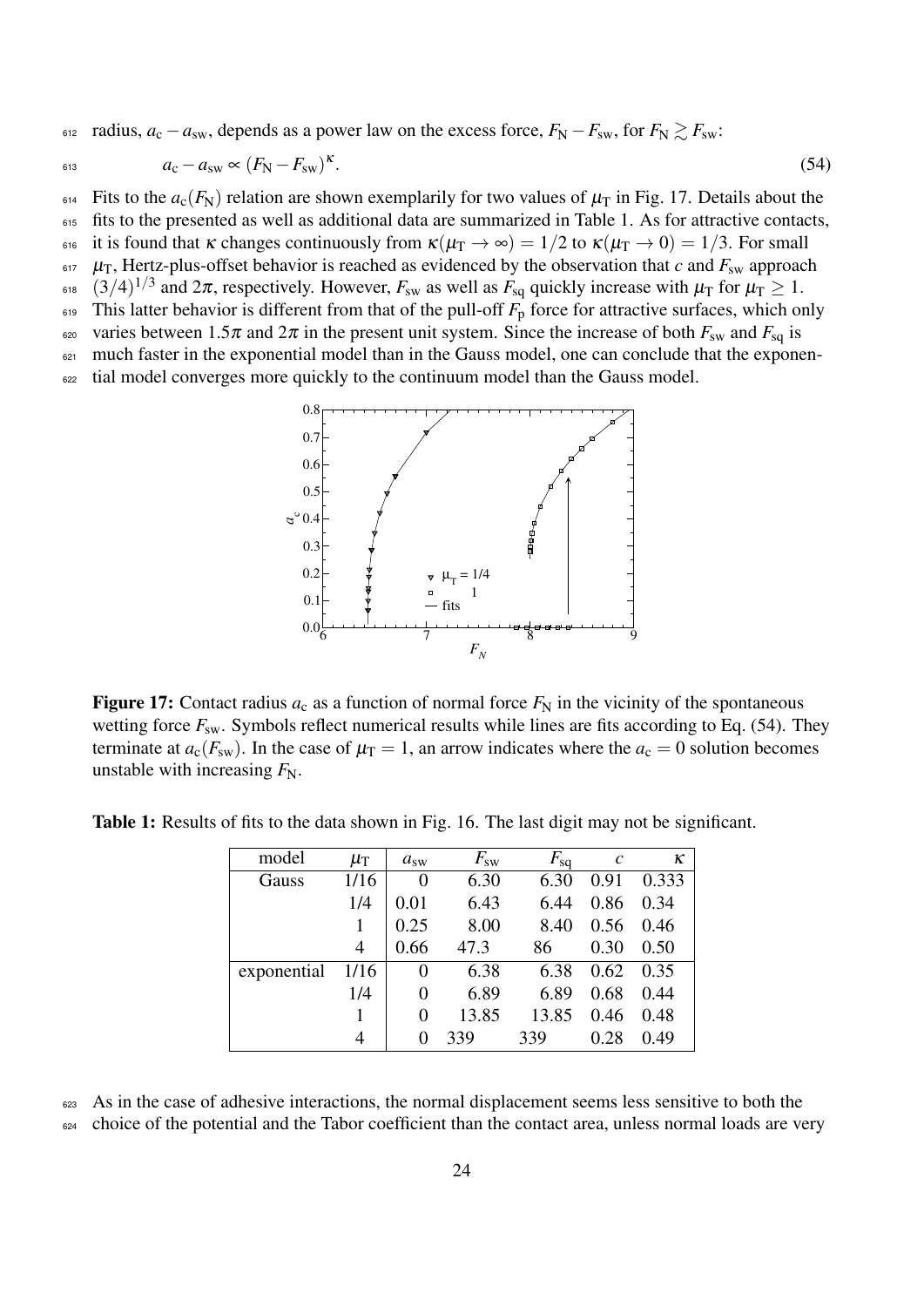625 small, i.e., at loads similar in magnitude or smaller than the squeeze-out load for  $\mu$ <sub>T</sub> = 1. This is

<sup>626</sup> demonstrated in Fig. 18. It reveals that information on the (effective) near-range surface interac-<sup>627</sup> tions at small separation are difficult to obtain from experimentally measured load-displacement 628 curves.



**Figure 18:** Displacement *d* as a function of normal force  $F_N$  in the vicinity of the spontaneous wetting force  $F_{sw}$ . Symbols reflect numerical results. The lines, which connect many data points not explicitly shown, are drawn to guide the eye. The two thick grey lines reflect the square of the contact radius in the Hertz and DMT approximation, respectively. Color coding:  $\mu_T = 4$  (red),  $\mu_T = 1$ (green), and  $\mu_T = 1/4$  (blue).

<sup>629</sup> I conclude this section with an analysis of the gap profile for repulsive contacts. At large loads, dif-

<sup>630</sup> ferent Tabor parameters and functional forms for finite-range repulsion yield gap profiles that are

<sup>631</sup> indistinguishable at small magnification, see Fig. 19(a). Differences become nevertheless signifi-632 cant at high resolution near the center of the contact. Particularly remarkable is the data set for the

633 Gauss model with  $\mu_T = 4$  and its bistability revealed in Fig. 19(b). For an increasing force, no con-

 $_{634}$  tact has formed at  $F_N = 7.5$ . However, when reaching  $F_N = 7.5$  from above, contact is formed for

635 radii  $r < a_c \approx 1.73$ . In the latter case, the gap then quickly increases within  $\Delta r \approx 0.1$  to an almost

636 constant value of order  $1/\mu$ <sub>T</sub> for  $r \gtrsim a_c$ , as if one had a single confined layer of liquid. For radii  $a_{\rm s37}$   $r > a_{\rm c}^{\rm macro}$ , the gap assumes the "macroscopic" behavior. Here,  $a_{\rm c}^{\rm macro} \approx 4$  is the contact radius that

<sup>638</sup> one would ascertain from the analysis of the gap with low resolution, e.g., via graphical inspection  $639$  of Fig. 19(a).

<sup>640</sup> At small loads, the sensitivity of the gap profile on the details of the model become even more ap-

 $641$  parent. This result, which can be seen in Fig. 19(c), is expected, since the elasticity of the tip is no

<sup>642</sup> longer relevant. Instead, the force-displacement curve is predominantly determined by the effective

643 surface interactions, as shown clearly by the  $\mu$ <sub>T</sub> = 4 data sets in Fig. 18. They exhibit, to leading 644 order, a  $F_N \propto \exp(-d/\zeta)$  relation in the exponential model, and a  $F_N \propto \exp(-d^2/\zeta^2)$  relation for

<sup>645</sup> the Gauss model, where  $\zeta$  is inversely proportional to  $\mu_T$ .

## **646** Conclusions

<sup>647</sup> The principle new aspect of this work is the continuum-mechanics based analysis of single-asperity <sup>648</sup> contacts with finite-range repulsion acting in addition to short-range hard-wall repulsion. The anal-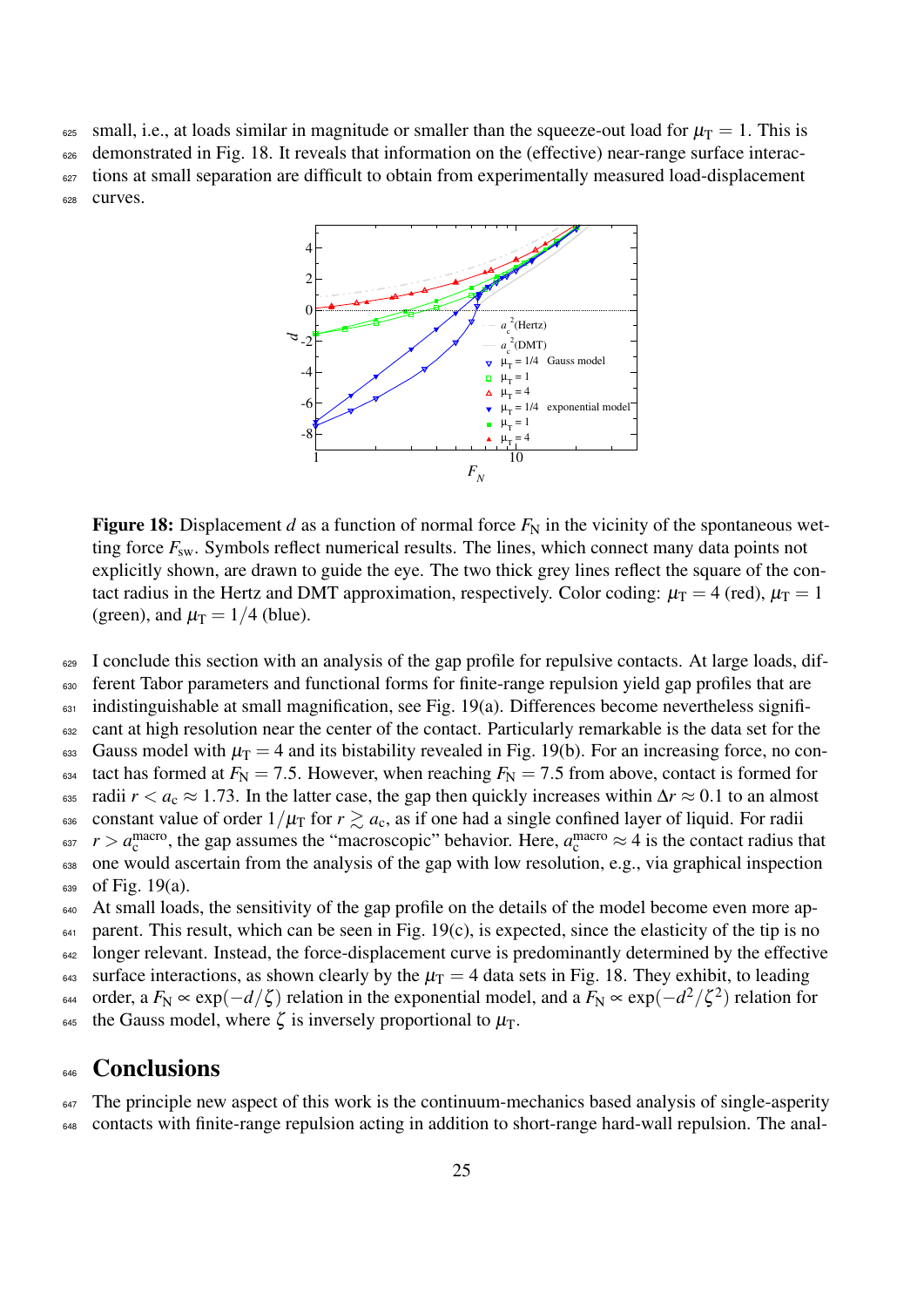

**Figure 19:** Gap  $g(r)$  as a function of the lateral distance from the origin *r* for a large load  $F_N = 60$ (a) and (b) as well as for an intermediate load  $F_N = 7.5$  (c). In each case, surfaces repel each other. Graph (b) contains the same data as (a) but has higher resolution. Color coding:  $\mu_T = 4$  (red) and  $\mu$ <sub>T</sub> = 1 (green).

<sup>649</sup> ysis is based on the concept of the Tabor coefficient and the repulsion is assumed to arise due to <sup>650</sup> the presence of a strongly wetting fluid. As for attractive single-asperity contacts, it is found that <sup>651</sup> the contact area or the displacement on the normal load depend, to a large degree, not only on the <sup>652</sup> surface energy but also on the Tabor coefficient  $\mu$ <sub>T</sub>. Moreover, for  $\mu$ <sub>T</sub> exceeding a critical value, <sup>653</sup> there may exist a range of loads in which two (meta-) stable solutions coexist, i.e., one in which <sup>654</sup> the surfaces touch and one in which a thin gap between the two surfaces remains. When the value <sup>655</sup> for the load is increased above a threshold, the latter solution becomes unstable and the gap dis-<sup>656</sup> appears. However, in order to obtain this kind of behavior, which is reminiscent of the squeeze-<sup>657</sup> out of a wetting fluid, the finite-range interactions between the contacting surfaces have to be tai- $\epsilon$ <sub>658</sub> lored correctly. Using a surface interaction  $v_{\text{fr}}$ , whose derivative increases monotonically as the 659 gap *g* approaches zero, such as  $v_{\rm fr} \propto \exp(-g/z_0)$ , only one stable solution exists for any given <sup>660</sup> normal load. Conversely, when the distance-force dependence is multi-valued, as is the case for <sup>661</sup> a *v*<sub>fr</sub> ∝ exp( $-g^2/2z_0^2$ ) relation, squeeze-out and spontaneous wetting can be rationalized and thus 662 be modeled in the realm of continuum mechanics — in terms of transitions between (meta)stable <sup>663</sup> solutions. These transitions (similar to instabilities in the Prandtl model [26], in which a particle <sup>664</sup> is dragged with a weak spring through a sinusoidal potential) can occur for solvated tips on sur-<sup>665</sup> faces, for example, if the effective tip-surface interactions has zero slope when the surfaces touch, <sup>666</sup> as is the case for  $v_{\rm fr} \propto \exp(-g^2/2z_0^2)$ . In reality, the far-field potential may even be oscillatory and <sup>667</sup> evidenced by the squeeze-out of many subsequent layers. Such behavior has been recently ob-<sup>668</sup> served and linked to the (damped) long-range oscillatory behavior of the density correlations in 669 high-density liquids [15,19].  $670$  An interesting consequence of short-range repulsion is that the contact geometry can look similar

 $671$  to that of an adhesive neck. This is shown in Fig. 19(b) for the ( $\mu$ T = 4) Gauss model and decreas-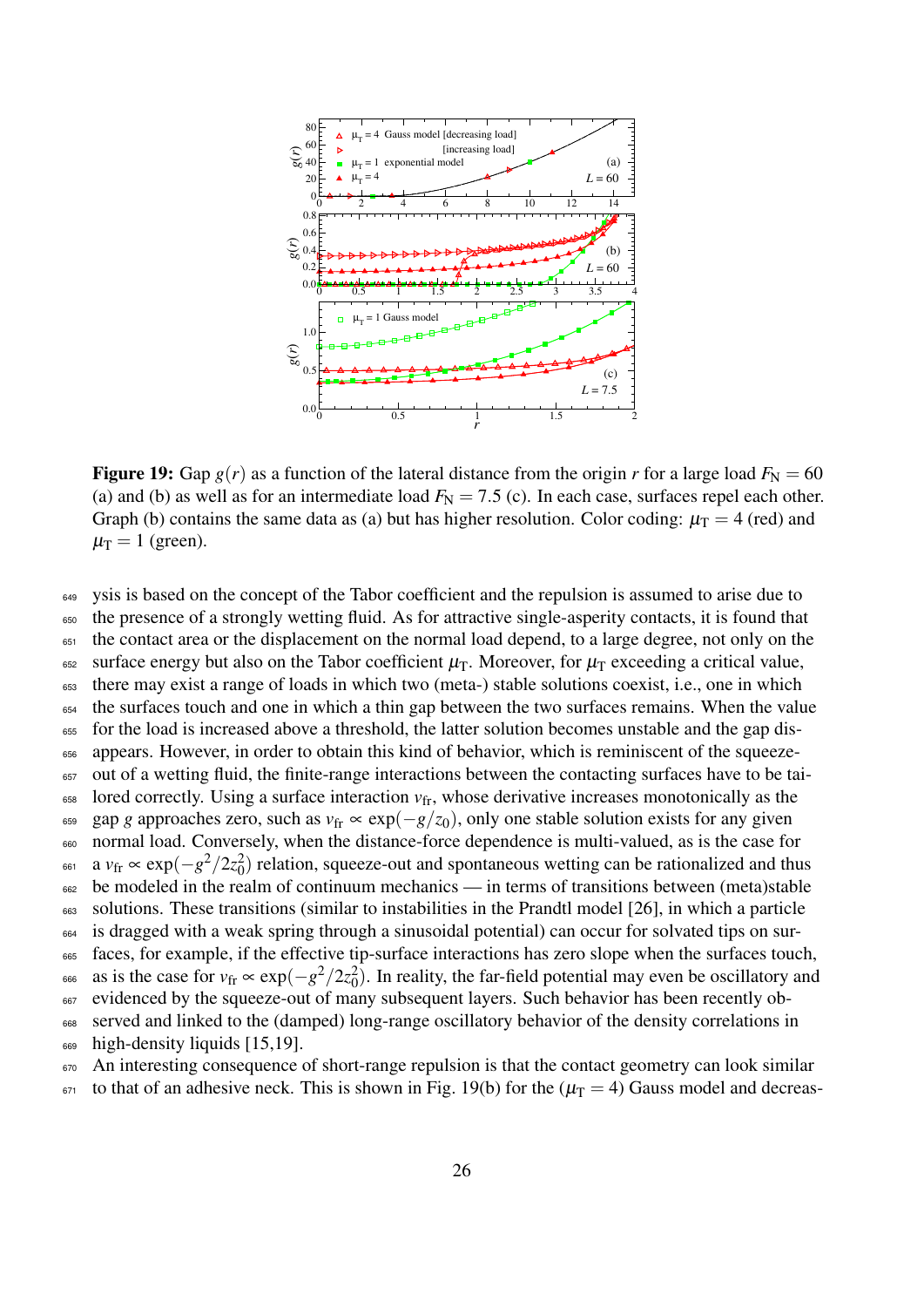$672$  ing load. To improve the visualization, a similar gap geometry is shown again in Fig. 20 together <sup>673</sup> with a profile of the finite-range repulsion.



Figure 20: Contact geometry for a Gauss model with finite-range repulsion. Arrows indicate the direction of normal load  $F_N$  (thick arrow) and that of the finite-range repulsion (thin arrows) acting in addition to a hard-wall constraint. No adhesive forces between the surfaces are considered.

<sup>674</sup> A secondary aspect of this work is devoted to the analysis of how to best reach well-defined

675 asymptotic behavior in numerical simulations of adhesive contact mechanics. It is found that the  $676$  DMT limit is approached quickest when using attractive potentials whose first derivative disap-<sup>677</sup> pears as the gap goes to zero, at least if the contact area is the variable of interest. However, these  $\epsilon_{678}$  potentials approach the JKR limit only at a rate of  $1/\mu$ <sub>T</sub> for large  $\mu$ <sub>T</sub> and the contact area becomes <sup>679</sup> difficult to define once  $\mu_{\rm T} \gtrsim 1$ . Thus, one is better off using potentials with finite slope in the small-<sup>680</sup> gap limit. They converge in a well-defined fashion with  $1/\mu_T^2$  to the JKR limit for large Tabor co-<sup>681</sup> efficients. This is supposedly the more relevant limit for adhesive surfaces with self-affine fractal <sup>682</sup> roughness. For the modeling of repulsive surfaces, the situation is more complicated. Formally, <sup>683</sup> the JKR limit is again reached more quickly with models that have finite slope at zero gap. How-<sup>684</sup> ever, these models do not allow one to model the hysteretic response of a confined fluid that results <sup>685</sup> whenever the squeeze-out force exceeds the spontaneous wetting force. 686 A by-product of this work is a minor modification of the phenomenological description of single-<sup>687</sup> asperity contact mechanics by Carpick, Ogletree, and Salmeron [1]. The COS equations can be <sup>688</sup> parametrized to contain the correct asymptotic behavior for JKR and for DMT limits and also <sup>689</sup> for the superposition of extremely short- and long-range interfacial interactions, as shown by 690 Schwarz [2]. However, they still have a few formal shortcomings for intermediate-range poten-<sup>691</sup> tials. For example, the original interpolation of the contact-area-on-load dependence for finite Ta-<sup>692</sup> bor coefficients recuperates neither Hertzian contact mechanics at large loads with correct pref-693 actors nor the correct contact radii in either DMT or JKR limit at zero normal loads. In this work, 694 I propose to enforce those limits exactly including the correct asymptotics for  $a_c(\mu_T, F_N = 0)$  at <sup>695</sup>  $\mu_T = 0$  and  $\mu_T \to \infty$ . By doing so, the maximum error of the  $a_c(F_N = 0, \mu_T)$  curve could be re-696 duced from 1.2% to less than 0.3%. A shortcoming of both the original and the new, modified COS 697 equations is that they both assume an asymptotic behavior near pull-off  $(F_N \to -F_p)$  according

- 698 to  $(a a_p) \propto (F_p + F_N)^{\kappa}$ , where the exponent takes the JKR value  $\kappa = 2/3$  for any non-zero Ta-699 bor coefficient. The modified COS equations could thus be improved further if one incorporated
- $700$  the new finding that k crosses over continuously from 2/3 (exact for JKR) to 1/2 (exact for DMT).
- $701$  However, this does not seem useful in practice. Extreme accuracies (5 digits and more for  $a_c$  and
- $F_N$ ) would be needed in measurements to deduce  $a_p$  and  $\kappa$  to within one or two digits. Such an ac-
- <sup>703</sup> curacy is difficult to achieve both experimentally and numerically. Moreover, the surface energy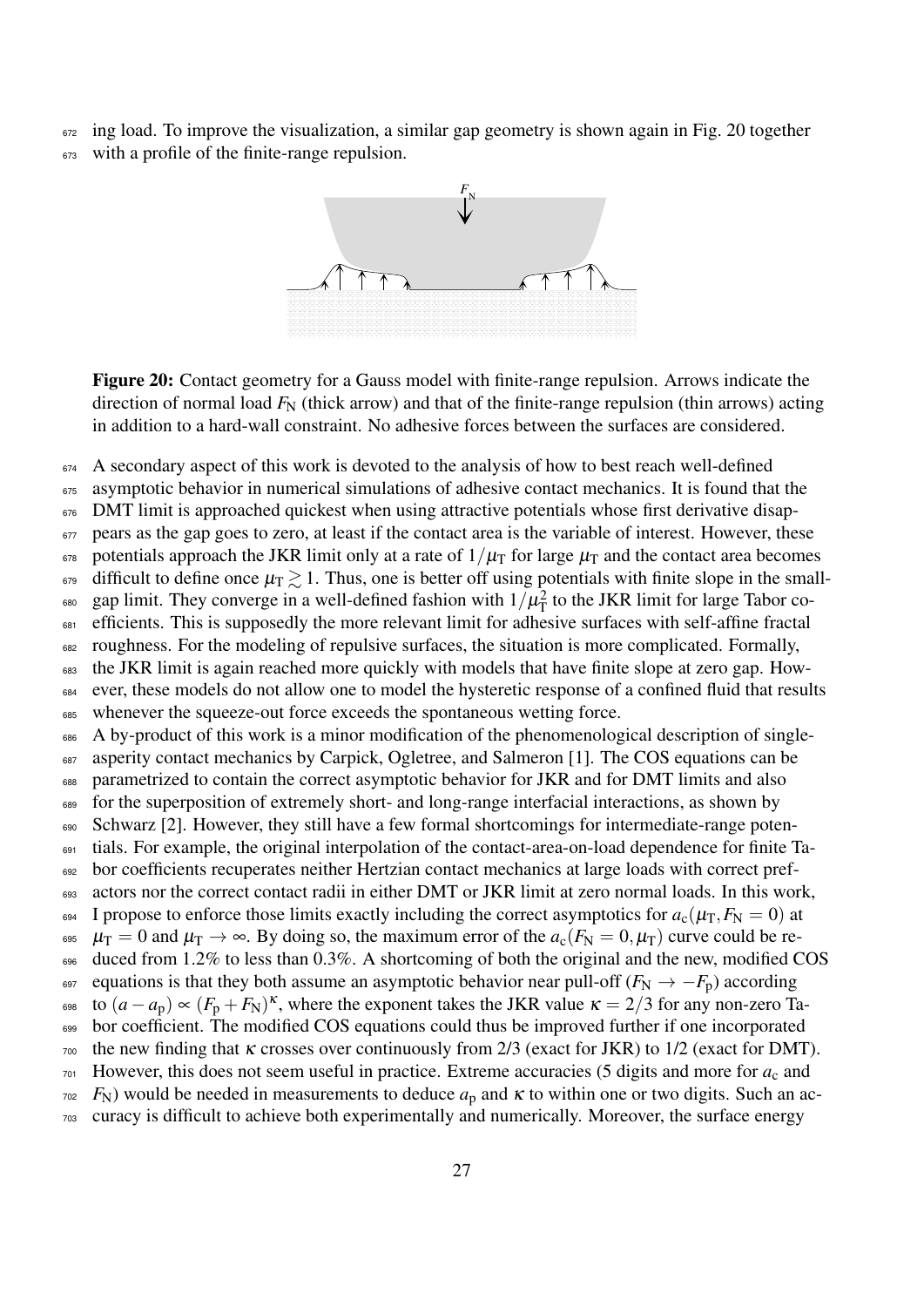is not very well defined at small scales, because its precise value depends crucially on roughness

- down to the atomic scale, see, e.g., Ref. [27]. Thus, from a practical point of view, both the origi-nal and the modified COS equations are quite reasonable, all the more because the geometry of real
- tips can deviate quite substantially from a parabola.
- This work is concluded with an assessment of what values for  $\mu$ <sub>T</sub> one might expect in AFM or SFA experiments. To come up with a ballpark estimate, the following "typical values" shall be assumed:  $\gamma_{10}$   $\Delta \gamma = 40$  mN ( $\Delta \gamma$  can, of course, be close to zero, but much higher, e.g., for two equally charged
- surfaces in the context of electrochemistry),  $E = 5$  GPa (in between soft matter and ceramics),
- $z_0 = 10$  Å (size of an OMCTS or molten salt molecule),  $R = 1 \mu m$  (in between AFM and SFA,
- $_{713}$  precise value not very important, as third root is taken). These numbers lead to  $\mu$ <sub>T</sub> = 0.4, which is
- close to the interesting "cross-over" regime. Thus, real contacts may span a broad range of values
- for  $\mu$ <sub>T</sub>. Comparison between theory and experiment may be difficult, in particular because atomic-scale roughness (or even sub-atomic roughness arising from electron orbitals) leads to complicated
- slip-boundary conditions and slow kinetics. However, given a well-motivated form for the effective
- interaction between two flat surfaces, it may yet be possible to rationalize and to model, at least on
- a semi-quantitative level, the interactions of curved surfaces in the presence of a strongly wetting
- fluid within the presented Tabor-coefficient based framework. Particularly appealing systems may
- be found in tribo-electrochemical applications, where the surface interactions can be tailored in a
- quasi-continuous fashion.

### Acknowledgements

 MHM thanks Sissi de Beer for useful discussions and valuable literature hints. The author further-more thanks Bo Persson for the request to add adhesion to Green's function molecular dynamics,

which ultimately motivated this work.

## References

- 1. Carpick, R. W.; Ogletree, D. F.; Salmeron, M. *J. Colloid Interface Sci.* 1999, *211*, 395–400.
- 2. Schwarz, U. D. *J. Colloid Interface Sci.* 2003, *261*, 99–106.
- 3. Grierson, D. S.; Flater, E. E.; Carpick, R. W. *J. Adhesion Sci. Technol.* 2005, *19*, 291–311.
- 4. Hertz, G. *J. reine Angew. Math.* 1881, *92*, 156.
- 5. Derjaguin, B. V.; Muller, V. M.; Toporov, Y. P. *J. Colloid Interface Sci.* 1975, *53*, 314–326.
- 6. Johnson, K. L.; Kendall, K.; Roberts, A. D. *Proc. R. Soc. London A* 1971, *324*, 301–313.
- 7. Tabor, D. *J. Colloid Interface Sci.* 1977, *58*, 2–13.
- 8. Muller, V. M.; Yushenko, V. S.; Derjaguin, B. V. *J. Colloid Interface Sci.* 1980, *77*, 91–101.
- 9. Maugis, D. *J. Colloid Interface Sci.* 1992, *150*, 243–269.
- 10. Barthel, E. *J. Phys. D: Appl. Phys.* 2008, *41*, 163001.
- 11. Hughes, B. D.; White, L. R. *Q. J. Mech. appl. Math.* 1979, *32*, 445–471.
- 12. Vinogradova, O. I.; Feuillebois, F. *J. Colloid Interface Sci.* 2003, *268*, 464–475.